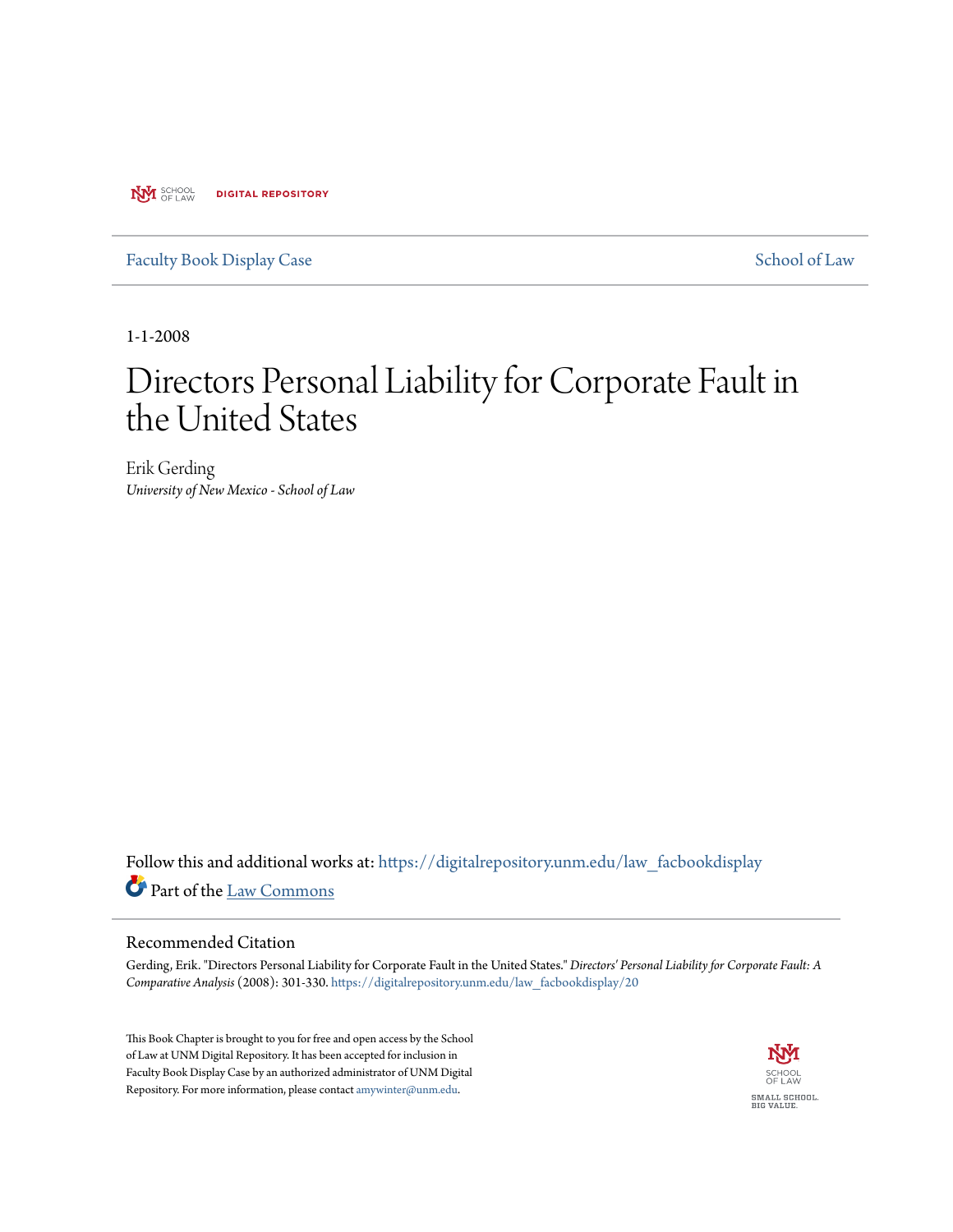## Chapter 12

## United States of America

*Erik Gerding*\*

#### 1 Introduction

This chapter addresses the liability of directors under laws in the United States of America for misconduct or illegal actions taken by a corporation. The reader may find this liability to be a rare phenomenon when compared to the liability faced by directors in the other jurisdictions surveyed in this volume. Unlike some jurisdictions in the world, US federal and state laws do not impose broad duties on directors that would hold these individuals generally liable by virtue of their directorial position for all violations of the law or harmful acts to third parties committed by the corporations they oversee.

Instead, potential director liability for corporate misconduct, where it does exist in the United States, flows along four narrower legal channels. First, a director may be liable to creditors for violations of rather mechanical state corporation statutes<sup>1</sup> designed to protect creditors. These violations include liability for obligations of a

School of Law, University of New Mexico; Fellow, Department of Business Law and Taxation, Monash University. The author wishes to thank Eileen Gauna, Denise Fort and Kelly Strader for advice on environmental law aspects of this manuscript and Rose Bryan, and Ernesto Longa and the UNM Law Library staff for research assistance. All views and any errors, however, are solely the responsibility of the author. The author can be contacted at gerding@law.unm.edu.

<sup>1</sup> In the United States, corporate law has generally been a matter of state not federal law, but exceptions abound; most notably, the Sarbanes Oxley Act, Pub. L. No. 107–204, 116 Stat. 745 (2002), represented a new involvement of federal law and regulation in issues of corporate governance. For a sampling of different scholarly views on the Act's 'federalization' of corporate governance, *see* S.M. Bainbridge 'The Creeping Federalization of Corporate Law' (2003) 26 *Regulation*, 32; and R.B. Ahdieh, 'From "Federalization" to "Mixed Governance" in Corporate Law: a Defense of Sarbanes Oxley' (2005) 53 *Buffalo Law Review*, 721.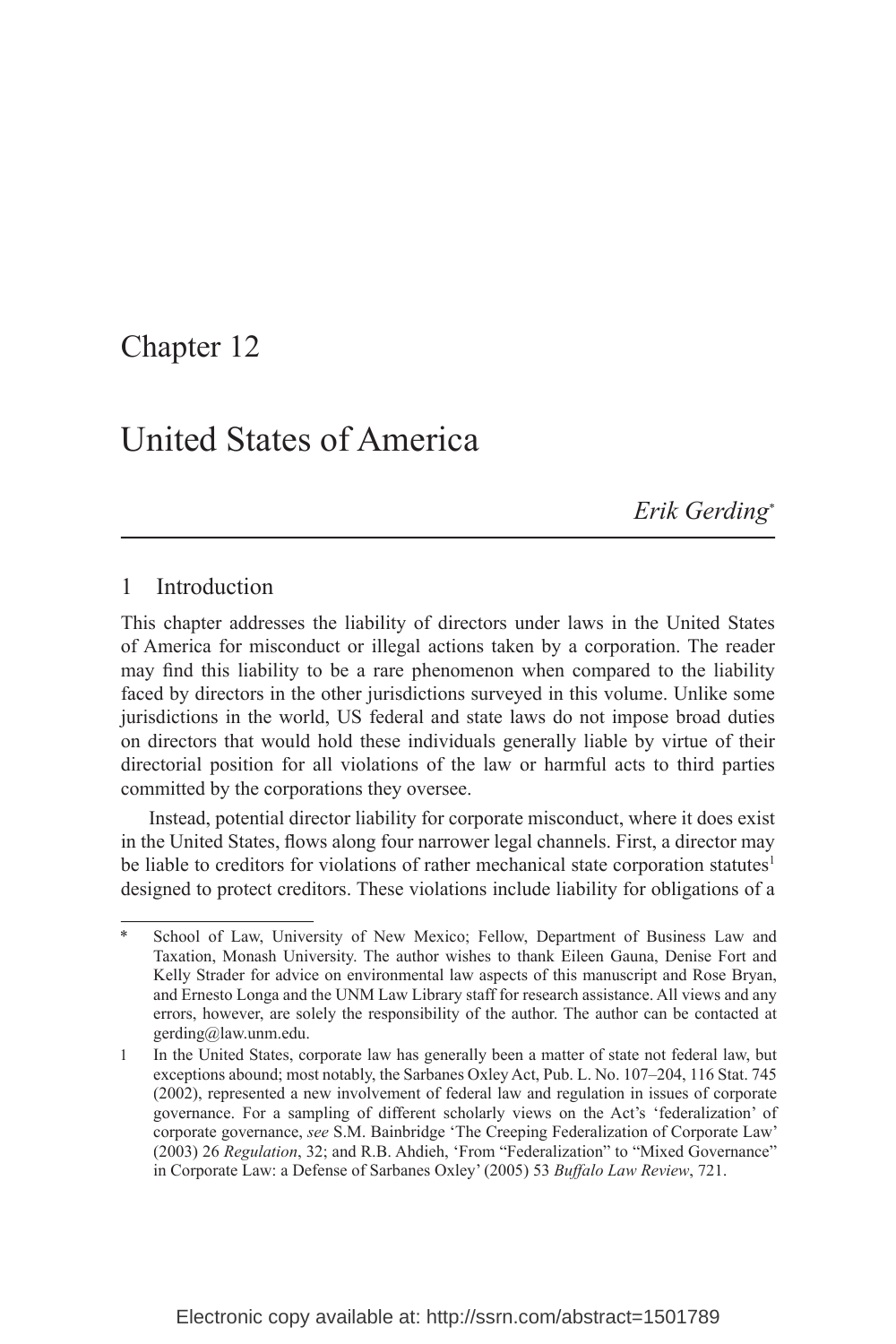defectively incorporated entity and prohibitions on corporations paying dividends to, or repurchasing shares from, shareholders when the corporation has insufficient capital.<sup>2</sup>

This liability contrasts with the second source of liability for directors – when a court pierces a corporation's veil. Whereas the first form of liability involves statutory, mechanical and rather uninteresting legal questions for courts (e.g. was a corporation properly formed, or were payments to shareholders made from proper specified sources of capital), piercing the corporate veil represents common law<sup>3</sup> in its most inchoate and perplexing form. US courts base decisions to pierce the corporate veil on a multitude of factors and employ rhetorical devices such as inquiring whether the corporation was the 'alter ego' of a defendant, that are more conclusive than explanatory in nature. The muddied analytical foundation of veil piercing frustrates predictions about when courts will impose the severe sanction of disregarding the limited liability protections of the corporate form. Yet, US courts remain reluctant to pierce a corporation's veil in general, and instances in which a court has pierced the veil to find a director or corporate officer liable, rather than a corporate or individual shareholder, are rarer still.4

But, directors may be liable for tortious acts by a corporation even absent veil piercing under the third channel of liability: according to principles of agency law, directors are directly liable for those torts committed by the corporation in which the director participated.<sup>5</sup> These principles hold that an agent of a corporation who commits or participates in a tort may not escape liability merely because the agent was acting on behalf of a corporation.<sup>6</sup>

This direct liability/agency/participation theory has also influenced the interpretation and drafting of many federal and state statutes. Thus, directors may also incur liability for corporate statutory violations in which they participated

The interaction of common and statutory law is one of interesting subtexts of this chapter. In interpreting whether a statute imposes liability on directors (or officers), US courts face the choice of whether silences and ambiguities in the statutory text should be interpreted so as not to conflict with common law norms or whether such an interpretation would frustrate a statute with broad remedial purposes. *See* notes 98–100 below and accompanying text.

6 Restatement (Third) of Agency § 7.01.

<sup>2</sup> *See* Part 2 below.

<sup>3</sup> Law in the United States, like England, is originally based on the common law. The US Constitution, however, is the supreme law of the land and the source of all federal statutes. US Const. art. VI, cl. 2. The principal sources of law in the United States are the Constitution, federal statutes, federal administrative regulations, state constitutions, state statutes, state administrative regulations, municipal ordinances and regulations and common law, including case law. For a historical introduction to US law, *see* L. M. Friedman, *A History of American Law* (3rd edn, New York, Touchstone, 2005).

<sup>4</sup> *See* n. 31 below and accompanying text.

<sup>5</sup> Some courts and commentators have erroneously conflated this agency theory of liability with veil piercing. *See* notes 113 and 125 below.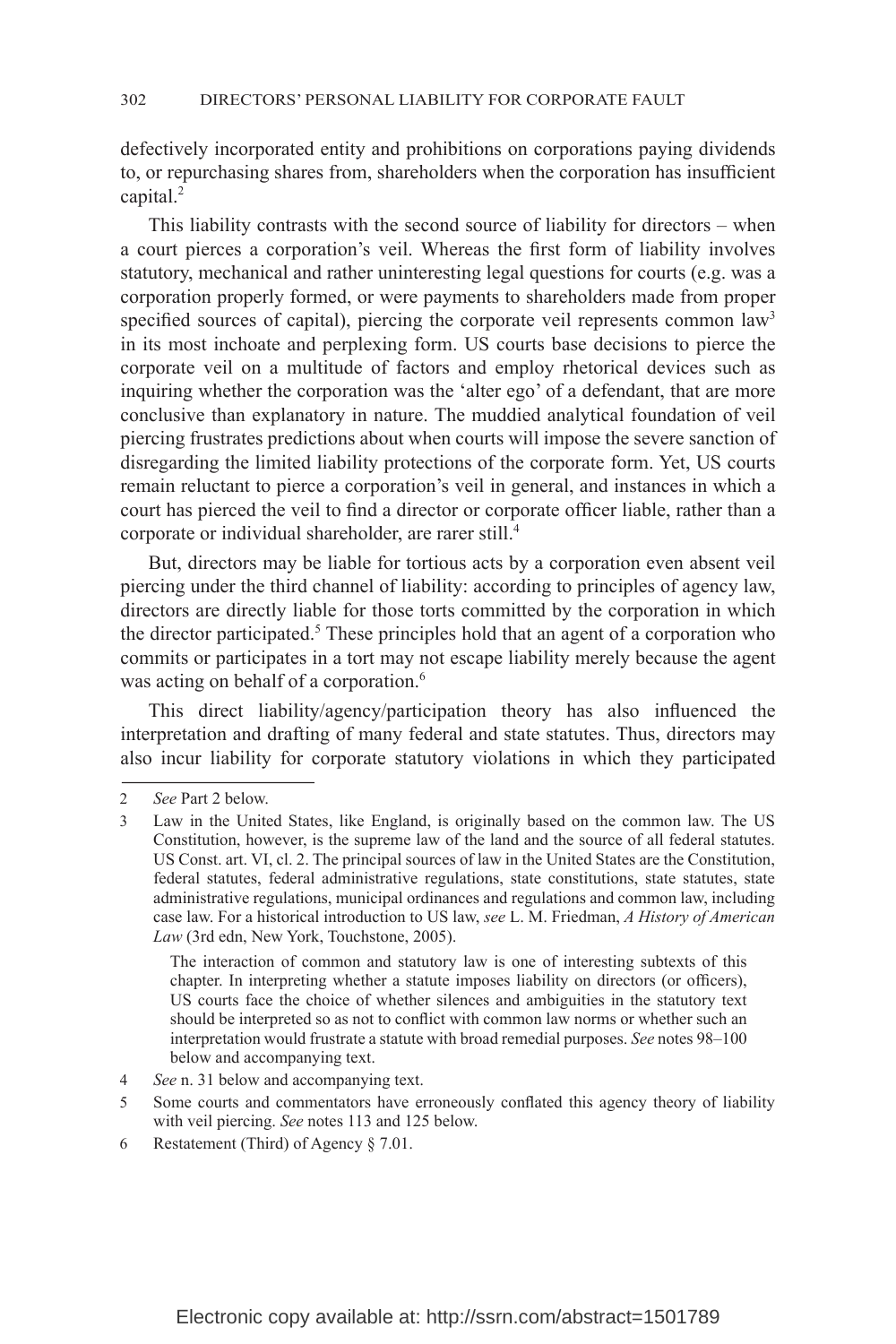provided that the statute in question at least includes individuals in the definition of 'persons' who may be found liable. Some federal and state statutes go a step further and specifically include directors in the list of potentially liable persons.<sup>7</sup> With respect to either a statutory violation or a common law tort by a corporation, the agency theory raises the question of how direct and extensive is a director's participation before he or she incurs personal liability. In a number of statutory contexts, courts have ruled that directors (and officers) must directly participate for liability to attach.<sup>8</sup>

However, another doctrinal strain might hold directors (and officers) liable for corporate violations of certain statutes if the directors merely have the ability to control the corporate conduct that leads to the violation. Directors would be liable under this fourth theory, labelled the 'responsible corporate officer doctrine,' even absent their participation in, or, in some cases, knowledge of, a statutory violation.<sup>9</sup> Many courts have rejected applying this doctrine to new statutes without clear statutory language, due to, among other reasons, constitutional concerns about due process of law for individual defendants.<sup>10</sup> Other courts have narrowed the scope of the doctrine by, *inter alia*, requiring that a director (or officer) have control over a specific corporate activity that violated a statute as opposed to general power to oversee a corporation in order for liability to attach.<sup>11</sup> Narrowing the scope of liability brings this doctrine and the interpretation of statutes, more in line with the common law agency theory of liability, but at the cost of circumscribing the remedial nature of statutes and lowering the deterrence effect on directors.<sup>12</sup>

This chapter proceeds as follows. Part 2 briefly discusses liability of directors under the first legal channel described above, i.e. liability for violations of various mechanical provisions of state corporation statutes designed to protect creditors. Part 3 then briefly outlines the piercing the corporate veil doctrine in the United States, particularly as it applies to directors. Part 4 then analyzes the direct liability/ agency/participation theory for director liability and looks at how legislatures and courts have applied this theory to statutory violations. Part 5 analyzes the development of the responsible corporate officer doctrine in the United States.

Part 6 provides a case study of one of the most important yet confusing federal statutes that imposes potential massive liability on directors – the Comprehensive Environmental Response, Compensation and Liability Act ('CERCLA').<sup>13</sup> An analysis of case law under CERCLA demonstrates not only how courts easily confuse and conflate veil piercing with agency theories, but, moreover, how statutes

11 *See* Parts 5 and 6 below.

<sup>7</sup> *See* n. 56 below and accompanying text.

<sup>8</sup> *See* notes 63, 65, and 105 below and accompanying text.

<sup>9</sup> *See* Part 5 below.

<sup>10</sup> *See* Part 7.1 below.

<sup>12</sup> *See* Part 7.2 below.

<sup>13 42</sup> United States Code §§ 9601–9675 (2008).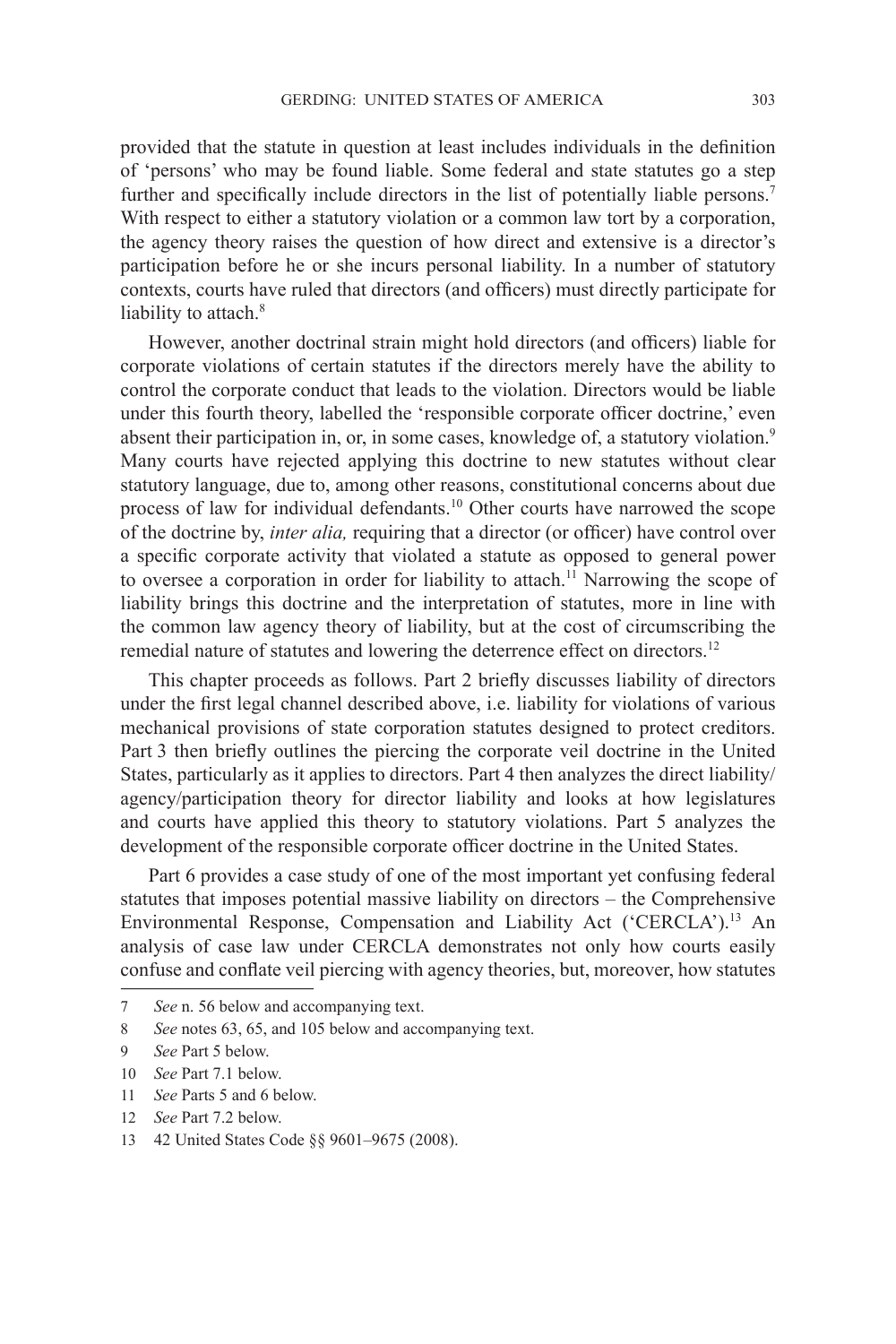and their judicial interpretations have often defied easy categorization into either the third channel of liability – agency theories – or the fourth – the responsible corporate officer doctrine.

Part 7 then concludes by summarizing themes in the previous Parts and attempting to answer the questions of why. The question is twofold: why certain statutes and legal doctrines impose liability on directors while others do not, and why director liability is relatively uncommon in the United States compared to other jurisdictions surveyed in this volume. In order to accomplish this, Part 7 outlines some of the principle policy considerations behind US laws that hold or refuse to hold directors liable for corporate misconduct. In particular, Part 7 analyzes how the rules on director liability create a perverse disincentive for directors to actively monitor and seek out legal violations.

Part 7.1 briefly notes due process concerns and normative arguments for and against director liability. Part 7.2 first offers a public choice explanation for the structure of US laws that lead to the rarity of director liability. It then provides a broad brush analysis of certain efficiency considerations for director liability rules, including the effects of director liability on deterrence of misconduct, delegation within a corporation, and the market for directors. Part 7.3 explores another economic consideration for director liability, risk-spreading, and analyzes the effects of insurance and indemnification of directors by the corporation as allowed under US corporate law. Part 7.4 investigates whether corporate law and securities law counter the perverse disincentive created by director liability rules with respect to not policing corporate misconduct. Part 7.4 concludes that the fiduciary duties of directors serve as only the mildest corrective to this disincentive, but securities law liability for directors, including controversial provisions of the federal Sarbanes Oxley Act, may prove a more effective counterweight.

But, before delving into this chapter, it is important to note potential sources of director liability on which this chapter does *not* focus; this chapter does not address the liability of directors to shareholders or to the corporation itself. Accordingly, this chapter does not discuss liability for breaches of the fiduciary duties directors owe to shareholders. Likewise, the chapter does not address the liability of directors when US law extends fiduciary duties to creditors while a corporation is insolvent.<sup>14</sup>

<sup>14</sup> For an article summarizing these fiduciary duties to creditors and arguing that they should be triggered upon filing of a formal bankruptcy petition rather than upon 'insolvency', see H.T.C. Hu and J.L. Westbrook, 'Abolition of the Corporate Duty to Creditors' (2007) 107 *Columbia Law Review*, 1321.

Director liability for fiduciary duties to creditors has become a heated topic, as prominent and controversial judicial opinions have held that director may begin owing fiduciary duties to creditors when a corporation approaches insolvency but has not yet become insolvent. *See,* e.g. *Credit Lyonnais Bank Nederland, N.V. v. Pathe Communications Corp*. 1991 WL 277613 (Del.Ch. 30 December 1991) (unpublished opinion), *reprinted in* (1992) 17 *Delaware Journal of Corporate Law,* 1099. *See* also P.M. Jones and K.H. Harris, 'Chicken Little Was Wrong (Again): Perceived Trends in the Delaware Corporate Law of Fiduciary Duties and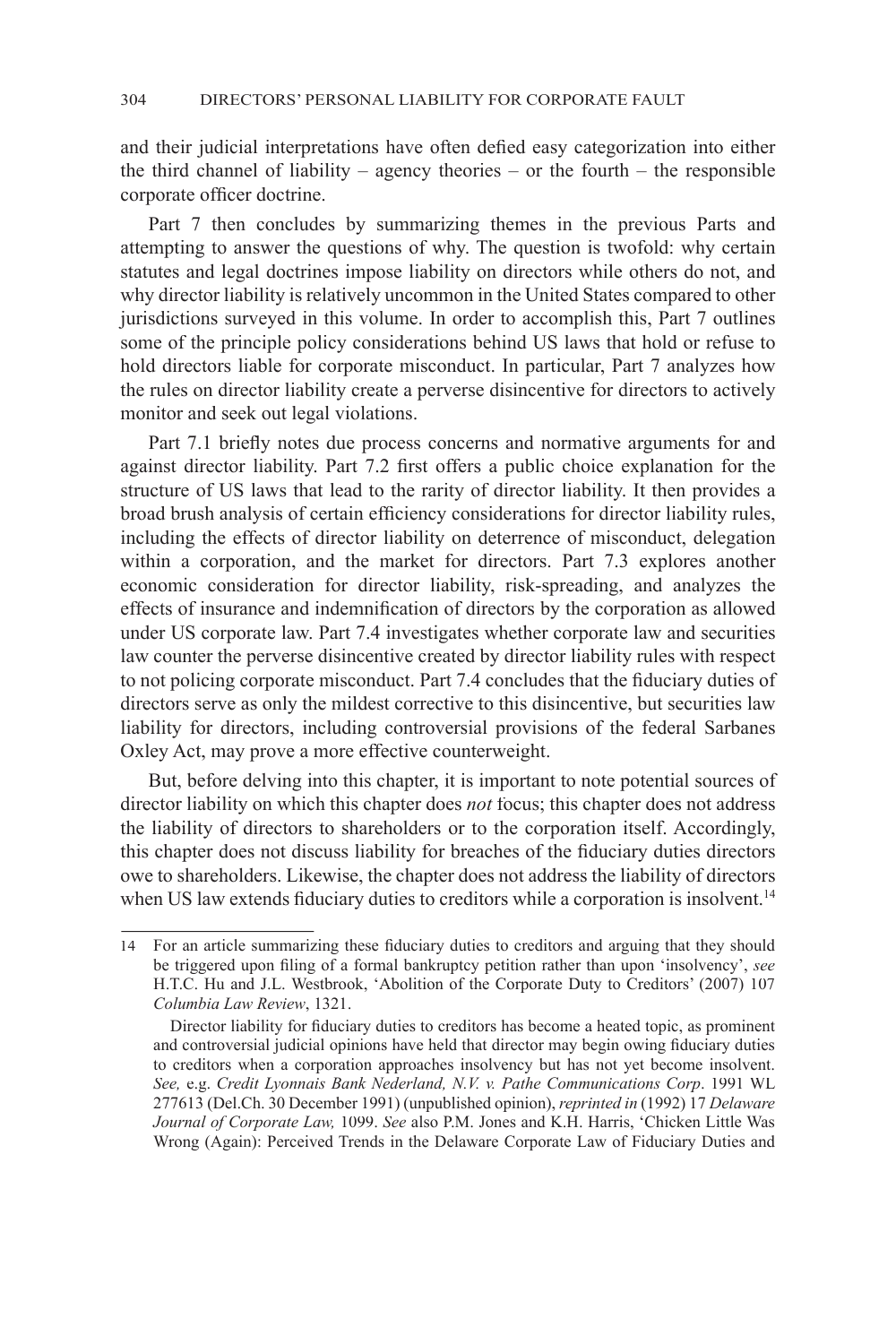Nevertheless, the extension of fiduciary duties to creditors during a corporation's insolvency may represent the functional equivalent of laws in other jurisdictions in the world that hold directors liable for a corporation trading during insolvency.

For the same reason, this chapter does not delve into director liability to shareholders under federal and state securities laws. However, in Part 7.3, this chapter does discuss the federal securities laws that impose responsibilities on directors to monitor corporate misconduct.

#### 2 Violations of State Corporation Statutes

Other than liabilities that directors voluntarily assume when they personally guarantee obligations of a corporation, the most direct source of director liability comes from mechanical provisions in state corporation statutes designed to protect. Examples of these forms of individual liability for directors include the following:

- (1) obligations incurred by directors ostensibly on behalf of a corporation either before incorporation or in the case of a defective incorporation;<sup>15</sup>
- (2) state corporations statutes that impose liability on directors for *ultra vires* acts by a corporation (i.e. acts not within those powers of a corporation specified in its articles or certificate of incorporation);<sup>16</sup>
- (3) state corporations statutes that hold directors liable to creditors for authorizing the payment of dividends to shareholders or the redemption of stock if the corporation has insufficient capital; $17$
- (4) state corporation statutes that prohibit certain loans to directors;<sup>18</sup> and
- (5) state corporations statutes that prohibit dissolution of a corporation unless provisions have been made for obligations of the corporation.<sup>19</sup>

Standing in the Zone of Insolvency' (2007) 16 *Journal of Bankruptcy Law & Practice*, 2 Art. 2.

- 15 *See*, e.g. *Daniel A. Pouwels & Associates, Inc. v. Fiumara*, 233 So.2d 16 (La. App. 4 Cir. 1970) (officers and directors liable for debts incurred before incorporation); *Murphy v. Crosland*, 886 P.2d 74 (Utah App. 1994)(State corporation statute imposes liability on all persons who act on behalf of a corporation that has not been properly incorporated or that has been suspended).
- 16 For example, 8 Del. C. § 124(2) (2008).
- 17 For example, the Delaware General Corporations Law holds those directors who wilfully or negligently violate the statute's prohibitions on declaring and paying dividends or redeeming or repurchasing stock unless the corporation has sufficient capital liable to the corporation and creditors. 8 Del. C. §§ 160, 173, 174 (2008). *See* also New York Business Corporations Law §§ 510, 513, 719(a)(1-3) (2008).
- 18 For example, N.Y. Bus. Corp. Law, §§ 714, 719(a)(4)(2008).
- 19 *Ibid.* § 719(a)(3) (2008) (holding directors jointly and severally liable to the corporation for the benefit of shareholders and creditors for distributing assets to shareholders after dissolution 'without paying or adequately providing for all known liabilities of the corporation').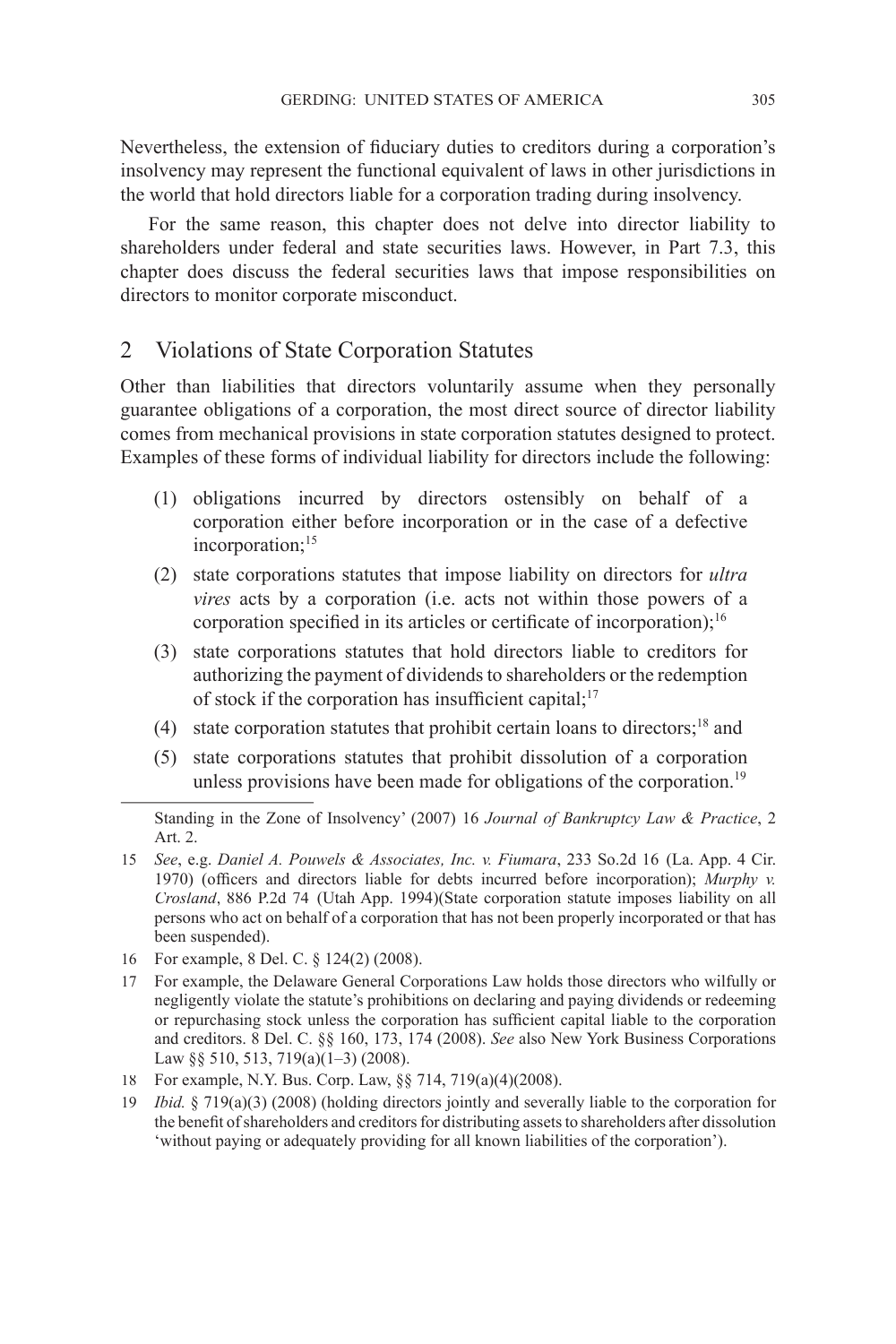#### 306 DIRECTORS' PERSONAL LIABILITY FOR CORPORATE FAULT

All of these forms of liability in this Part 2 arise from a fairly straightforward judicial application of statutory provisions. Yet the mechanical nature of these rules means that directors may sidestep liability fairly easily. For example, to avoid liability before proper incorporation, directors need only wait until the fairly simple steps of incorporation are taken before entering into contracts on behalf of the corporation. Directors face no risk from a corporation committing an *ultra vires* act if the articles of incorporation merely state that the corporation has all powers permitted by law.20 Many statutes that restrict the company from paying dividends to, or repurchasing shares from, shareholders, except out of certain sources of capital, also give the directors significant leeway in setting the level of that capital by changing the par value of shares or determining what portion of shares issued for consideration other than cash, shall constitute capital.21 Finally, creditor-friendly statutory restrictions on dissolution are not triggered if the corporation never formally dissolves.

Some states may have more restrictive corporation statutes that are more protective of creditors. But, it must be underscored that, in the United States, businesses have great latitude in choosing the state under whose laws they wish to incorporate.22 This has led many larger businesses to choose to incorporate in jurisdictions, such as Delaware, whose corporation statutes are less restrictive and more protective of management. This federalism in US corporate law has also generated a longstanding debate over whether the competition among states to develop laws that attract incorporations leads to a 'race to the bottom' or a 'race to the top.'23

### 3 Veil Piercing and Director Liability

By contrast with those mechanical provisions of corporation states, veil piercing is an equitable, common law doctrine, which presents judges both great flexibility and amorphous standards.<sup>24</sup> When judges pierce the veil in the United States, they disregard both the legal status of a corporation as an entity separate from its shareholders – or, in some cases, from its officers or directors – and the limited

<sup>20</sup> Model Business Corporation Act, § 3.04, Historical Background Note 1 ('Most of this [*ultra vires*] litigation was avoidable in the sense that appropriate provisions in the original articles of incorporation or appropriate amendments to them broadening the scope of the purpose of the corporation would have validated the transactions in question') .

<sup>21</sup> *See* e.g. 8 Del. C. § 154 (2008).

<sup>22</sup> For example, a business that conducts all of its operations and has its headquarters in one state can incorporate under the laws of another state. *See* F.A. Gevurtz, *Corporation Law* (St. Paul, Minn. West, 2000) § 1.2.

<sup>23</sup> For an analysis of this debate, *see* L.A. Bebchuk, 'Federalism and the Corporation: the Desirable Limits on State Competition in Corporate Law' (1992) 105 *Harvard Law Review,* 1435.

<sup>24</sup> R.B. Thompson, 'Piercing the Veil: Is Common Law the Problem?' (2005) 37 *Connecticut Law Review,* 619.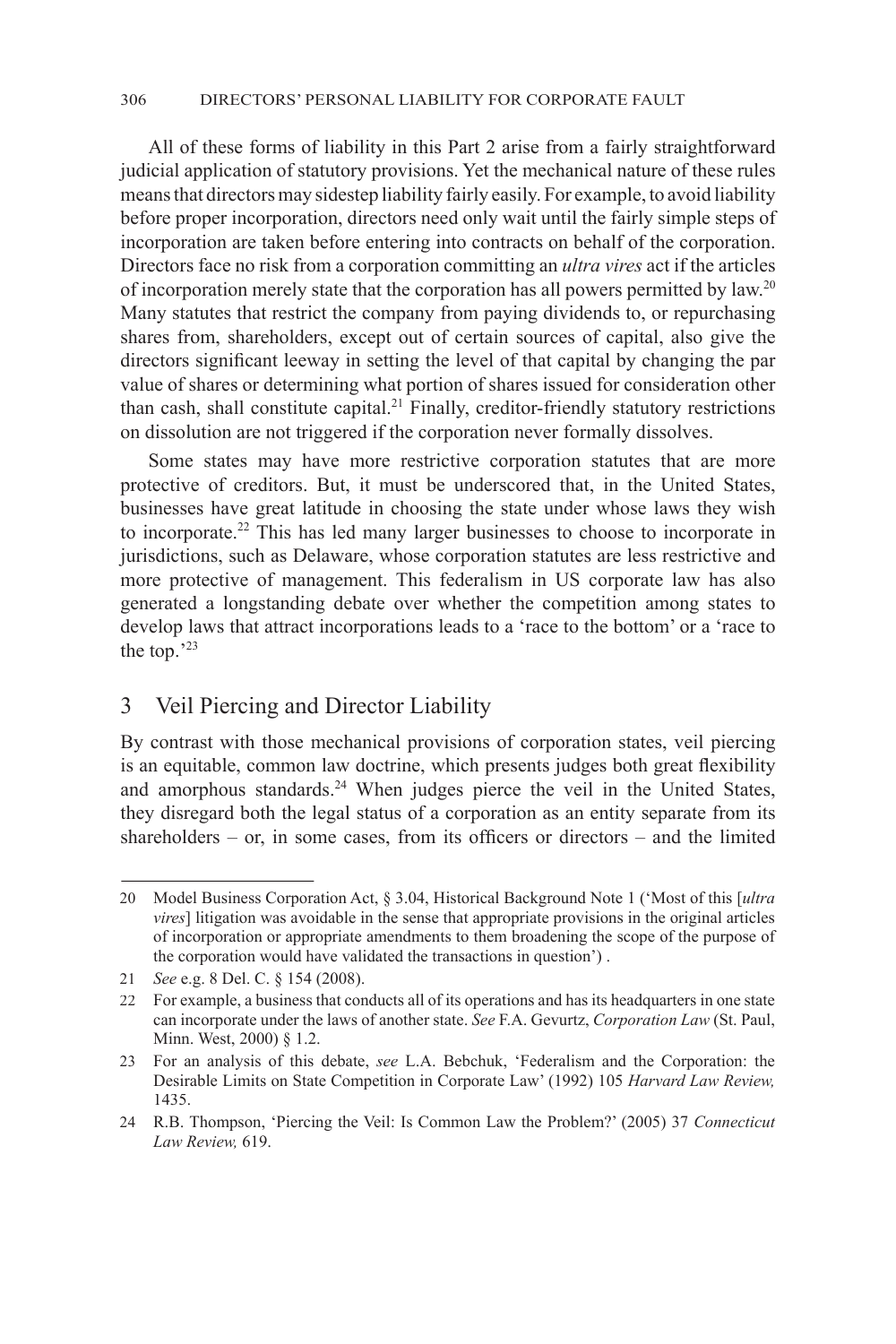liability concomitant with that separation.<sup>25</sup> The defendants thus lose the principal benefit of the corporate form – the limitation of their liability for the obligations of the corporation to the amount of capital the defendants contributed.26

Scholars have labelled veil piercing as the most heavily litigated issue in all of US corporate  $\text{law}^{\text{27}}$  and have surmised that it occurs more frequently in the United States that in other countries.<sup>28</sup> Even so, scholars have also compared the risk of a corporation having the limited liability of its shareholders retracted to the chance of a person being struck by lightning.<sup>29</sup> Publicly traded corporations have not suffered veil piercing.<sup>30</sup>

Moreover, empirical research demonstrates that equity owners – particularly parent corporations rather than natural person shareholders – and not directors or officers, represent the overwhelming majority of the targets of veil piercing.<sup>31</sup> It is true that cases in some states have held that a defendant need not own shares in a corporation to be held liable for a corporation's obligations under veil piercing.<sup>32</sup> There are also cases in which veil piercing doctrines subjected to liability directors

 A small minority of cases go a step further and label stock ownership as merely one factor that courts look at in deciding whether the veil should be pierced. E.g. *Angelo Tomasso, Inc. v. Armor Construction & Paving, Inc.*, 187 Conn. 544 *at* 556–57, 446 A.2d 406 *at* 412 (1982).

<sup>25</sup> For an excellent empirical survey of veil piercing in the United States, *see* R.B. Thompson, 'Piercing the Corporate Veil: an Empirical Study' (1991) 76 *Cornell Law Review,* 1036.

<sup>26</sup> S.B. Presser, *Piercing the Corporate Veil* (New York, C. Boardman, 1991), § 1.01.

<sup>27</sup> *See* n. 25 above at 1036.

<sup>28</sup> *See* n. 24 above at 619.

<sup>29</sup> F.H. Easterbrook and D.R. Fischel, 'Limited Liability and the Corporation' (1985) 52 *University of Chicago Law Review*, 89, 109 (characterizing veil piercing as 'rare, severe and unprincipled').

<sup>30</sup> See n. 25 above at 1039.

<sup>31</sup> For an empirical survey of 1,600 veil piercing cases, *see* n. 25 at 1058; F.H. O'Neil and R.B. Thompson, *O'Neal's Close Corporation: Law and Practice* (3rd edn, New York, Clark Boardman Callaghan, 1992) § 111 n. 2. Professor Thompson reports that in only ten of the subset of cases in his survey not involving piercing between parent and subsidiary corporations did a plaintiff seek to hold a natural person liable for participating in the tort. In only 15 additional cases, all involving close corporations, did plaintiffs seek to hold a natural person liable even if he or she was not directly involved in the tort. Moreover, suits against natural persons were even rarer in cases in which the defendant corporation was not insolvent. *See* R.B. Thompson, 'Unpacking Limited Liability: Direct and Vicarious Liability of Corporate Participants for Torts of the Enterprise' (1994) 47 *Vanderbilt Law Review*, 1, 10–11.

<sup>32</sup> Non-shareholder defendants could be liable under veil piercing when they exercise extensive control over a corporation such that courts deem them to be the true owners of the corporation under the doctrine of 'equitable ownership'. *See,* e.g. *Freeman v. Complex Computing,* 119 F.3d 1044, 1051 (2nd Cir. 1997); *Lally v. Catskill Airways, Inc.* 198 A.D.2d 643 *at* 645, 603 N.Y.S.2d 619 *at* 621 (3rd Dep't 1993); *In re MacDonald* , 114 B.R. 326 *at* 332–33 (D. Mass. 1990).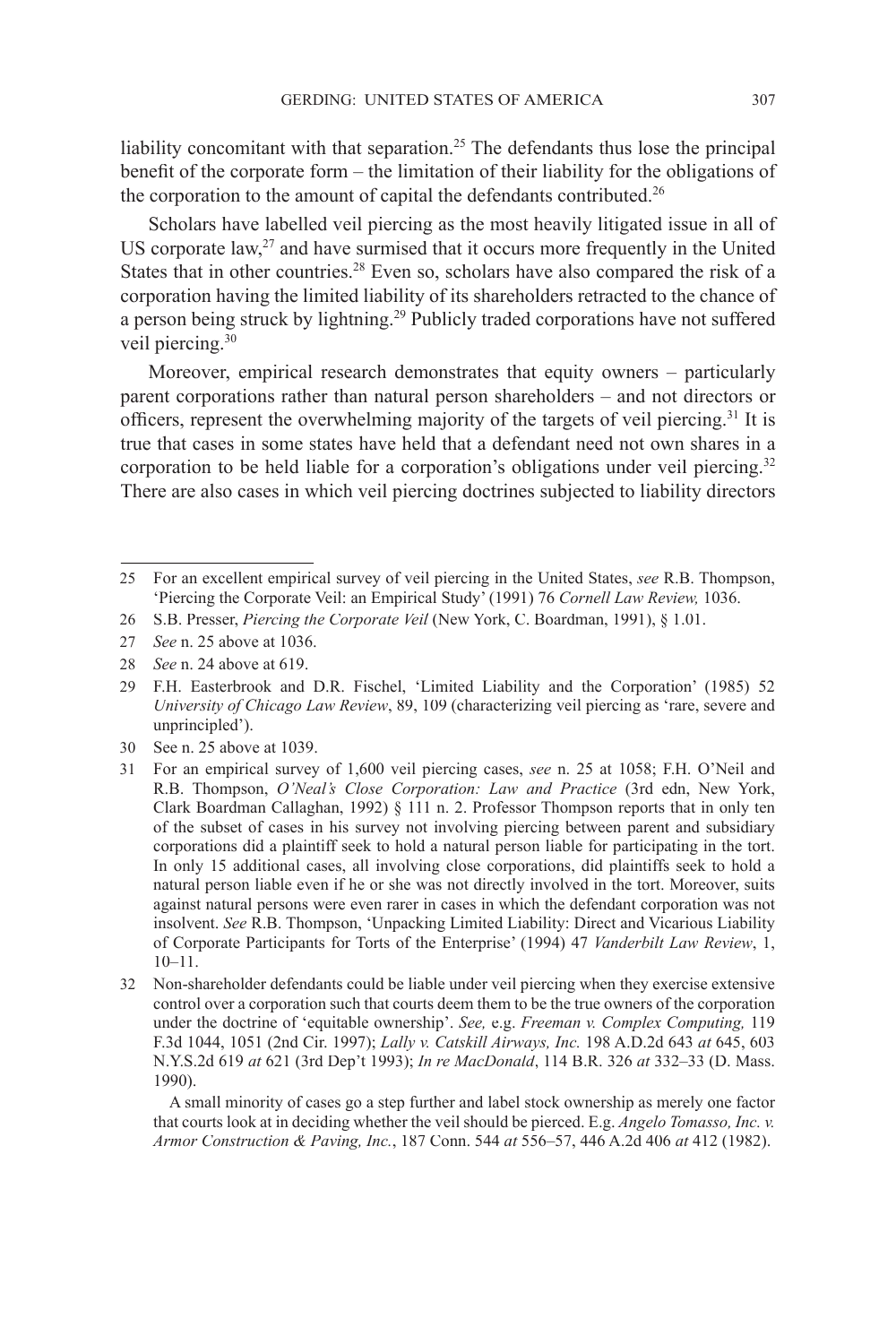who were not also shareholders.<sup>33</sup> But, again, these represent a small and relatively uninteresting fraction of the total body of veil piercing case law.<sup>34</sup>

Veil piercing arises most frequently in the context of either liability of a parent corporation for a subsidiary or a closely held corporation in which the controlling (or sole) shareholder also serves as an officer and director.<sup>35</sup> This frequent overlap of status in close corporations makes it difficult to untangle case law and articulate conditions for when director status alone creates a veil piercing risk. There is nothing to suggest that a different legal standard applies to directors other than the general standards courts apply in all veil piercing cases.

However, it is difficult to articulate even the general standards for veil piercing. American scholars have lamented the deep theoretical incoherence of piercing the corporate veil case law.<sup>36</sup> This incoherence stems in part from the fact that veil piercing, like most of corporate law in the country, is a creature of state law and therefore differs in each of the 50 states. Furthermore, the fact that veil piercing is, again, a matter of common law further complicates the analysis.<sup>37</sup>

The common law approach has led many courts to base decisions to pierce or not to pierce based on multi-factor tests without articulating the weight given to individual factors.<sup>38</sup> Some of the more common factors cited by courts include the following:<sup>39</sup>

(1) was the corporation the 'alter ego' or 'mere instrumentality' of the plaintiff?;40

<sup>33</sup> For example, *Macaluso v. Jenkins*, 420 N.E.2d 251 (Ill. App. 1981) (director of non-profi t corporation may be found liable under veil piercing).

<sup>34</sup> *Cf.* n. 31 above.

<sup>35</sup> Thompson, n. 25 above at 1047–48. *Cf.* O'Neal and Thompson n*.* 31 above at § 1.08 at 32 (describing how closely-held corporations concentrate both control and ownership/riskbearing in one set of actors, namely shareholder managers).

<sup>36</sup> For example, Easterbrook and Fischel, n. 29 above; F.A. Gevurtz, 'Piercing Piercing: an Attempt to Lift the Veil of Confusion Surrounding the Doctrine of Piercing the Corporate Veil' (1997) 76 *Oregon Law Review*, 853.

<sup>37</sup> Thompson, n. 24 above (analyzing whether the fact that veil piercing is a matter of common law contributes to its theoretical incoherency). Texas represents one partial exception to a pure common law approach to veil piercing, in that the legislature of that state at least codified which factors *cannot* be used by a court to pierce a Texas corporation's veil. *See* Tex. Bus. Corp. Act Art. 2.21 (2008).

<sup>38</sup> Gevurtz, n. 36 above at 856–58 (criticizing this 'template approach').

<sup>39</sup> For an empirical study showing the frequency that each of these individual factors was mentioned in cases in which courts pierced the veil, *see* n. 25 above at 1064–68.

<sup>40</sup> Under this test, if there is a sufficient 'unity of interest' among the shareholder (or, in some cases officer or director) and the corporation, such that a corporation is merely the 'alter ego' of the individual, a court may pierce the veil and allow the plaintiff to look to the assets of the shareholder (or officer or director). The canonical case for this test is *Walkovsky v. Carlton*, 18 N.Y.2d 414; 276 N.Y.S.2d 585; 223 N.E.2d. 6 (1966). Scholars have criticized this factor for representing more of a rhetorical conclusion to whether defendants are liable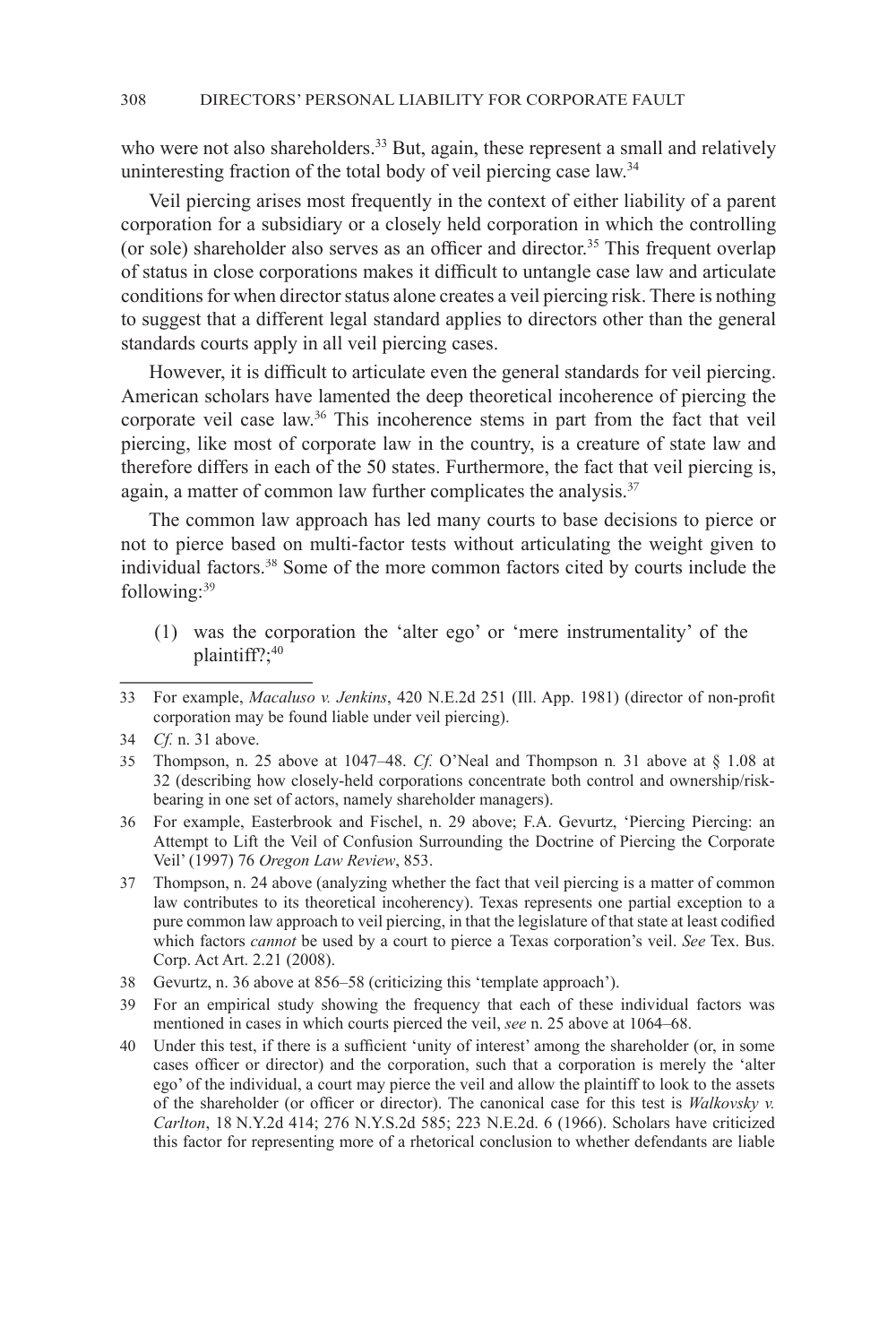- (2) defendant's 'domination and control' of the corporation; $41$
- (3) undercapitalization of the corporation;  $42$
- (4) fraud or misrepresentation by the defendant: $43$
- (5) failure to observe corporate formalities; 44 and
- (6) commingling of defendant's assets with the corporation.<sup>45</sup>

Many courts employ additional factors in deciding whether to pierce the veil of a subsidiary corporation and hold the parent corporation liable. These additional factors include whether the two corporations have overlapping management (including officers and directors), shareholders, offices or business operations. $46$ 

American scholars have criticized courts for failing to apply this grab bag of factors in a coherent manner and to offer a clear rationale for why some defendants are held liable for a corporation's obligations while others are able to take advantage of the corporate form and externalize the costs of operations onto creditors. In particular, the messy *ad hoc* application of the loose veil piercing factors does not clearly distinguish between contract creditors, who may have been able to bargain to avoid the loss created by a corporation, and involuntary tort creditors, who had no opportunity to bargain.47

than a reasoned explanation of when the veil will be pierced. Courts also employ similar rhetorical devices such as labelling the corporation as a 'shell' or 'sham.' Gevurtz, n. 36 above at 855.

<sup>41</sup> E.g. *Zaist v.Olson*, A.2d 552, *at* 558 (Conn. 1967).

<sup>42</sup> Some courts look to whether the corporation was inadequately capitalized when compared to probable liabilities, but also find that undercapitalization alone is not a sufficient justification for piercing. R.C. Clark, *Corporate Law* (New York, Aspen Law and Business, 1986) § 2.4.1. This, of course, raises the question of how to measure undercapitalization.

<sup>43</sup> For example, *Sea-Land Services, Inc. v. Pepper Source*, 941 F.2d 519 (7th Cir. 1991) (applying Illinois law). In several states, this fraud test is diluted and a plaintiff need merely show that failing to pierce the veil would promote 'inequity.' *See,* e.g. *Kinney Shoe Corporation v. Polan*, 939 F.2d 209 (4th Cir. 1991) (applying West Virginia law).

<sup>44</sup> Courts often base their veil piercing decision in part on the failure of defendants to follow formalities in operating a corporation, such as holding required meetings of directors and shareholders, keeping records and filing annual reports. *See* J.D. Cox and T.L. Hazen, *Cox & Hazen on Corporations* (New York, Aspen, 2003) § 7.09.

<sup>45</sup> *Ibid.*

<sup>46</sup> For an in-depth exploration of the law of piercing in the context of parents and subsidiaries, *see* P.I. Blumberg, *The Law of Corporate Groups: Problems of Parent and Subsidiary Corporations Under Statutory Law of General Application* (New York, Little Brown,1989).

<sup>47</sup> For example, Gevurtz, n. 36 above at 858–59 (surveying arguments on why veil piercing should distinguish between contract and tort creditors); R.W. Hamilton, 'The Corporate Entity' (1971) 49 *Texas Law Review,* 979, 984 (1971) (arguing for applying this distinction to rationalize veil piercing).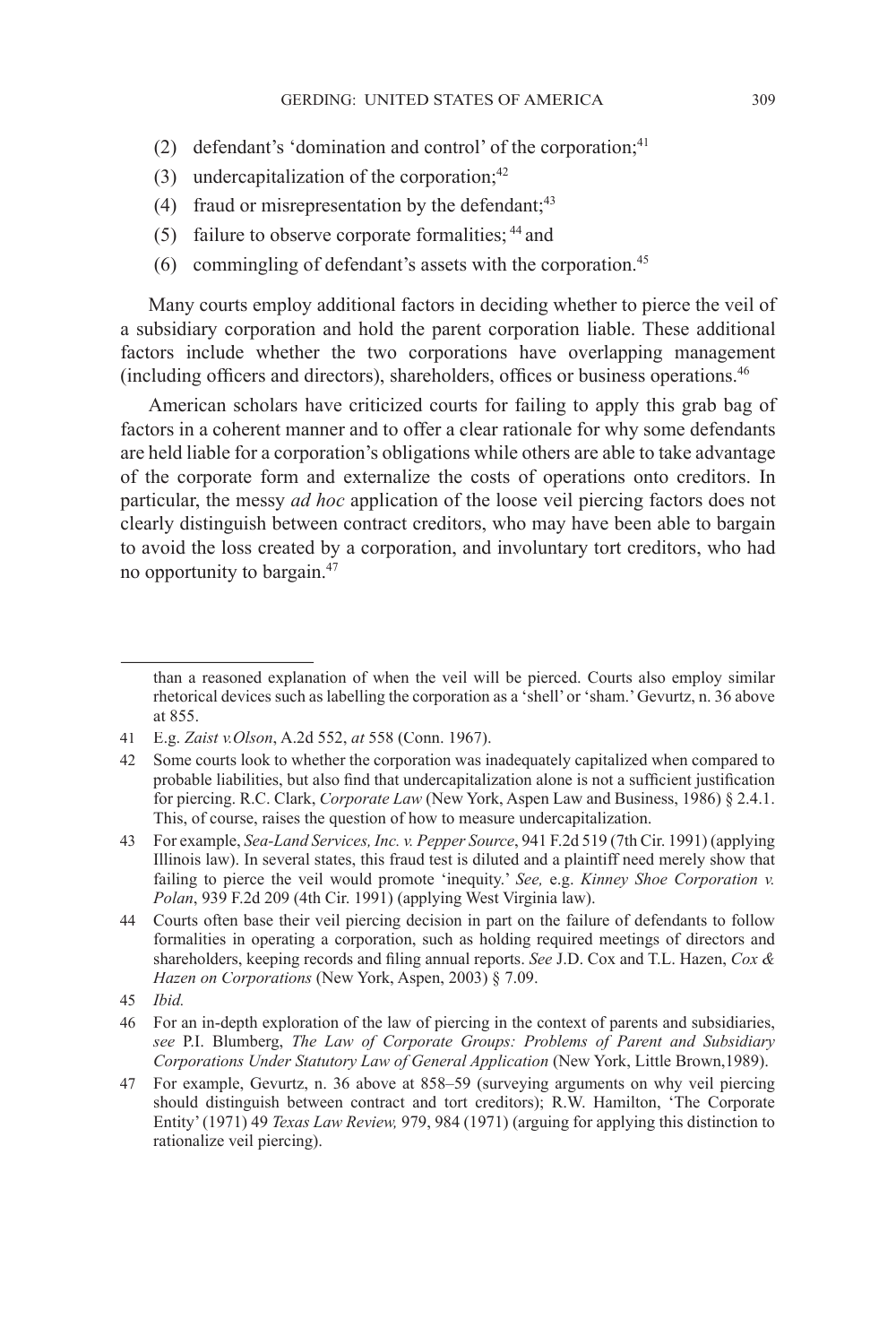#### 4 Direct Liability/Agency/Participation Theories

The rarity of veil piercing liability does not immunize directors, as the common law principles of agency present a distinct source of liability for directors.<sup>48</sup> Under common law, directors are liable for torts that they commit or participate in, even if they are acting on behalf of a corporation.<sup>49</sup> Similarly, acting on behalf of a corporation does not insulate directors and officers from criminal liability for crimes they commit.<sup>50</sup> By contrast, directors and agents of a corporation are liable for contracts they enter into on behalf of the corporation only when they do not disclose the identity of their principal, i.e. they do not tell the contractual counterparty that they are contracting on behalf of a corporation or specify the identity of the corporation.<sup>51</sup>

Under this theory, derived from agency law on tort liability, courts have found that directors may be held liable for participating in corporate torts and crimes in a range of contexts, ranging from misappropriation of trade secrets<sup>52</sup> to common law fraud and conspiracy.<sup>53</sup>

This theory of director liability extends beyond common law to statutory violations by a corporation. In interpreting a range of federal statutes, federal courts have repeatedly found that individuals, including directors, officers, and employees, can be criminally and civilly liable for statutory violations committed for the benefit of the corporation.54 But, for a director to be liable, the statute must, at a minimum,

49 E.g. *Dawson v. Withycombe*, 216 Ariz. 84 *at* 101–02 (Ariz. App. Div. 2007); *see* also cases cited in W.M. Fletcher, *Cyclopedia of the Law of Corporations*, Vol. 3A (Eagan, Minn. Thomson West, 2007), § 1137.

- 51 Compare Restatement (Third) Agency § 6.01 (agent is not party to a contract when the principal is disclosed unless otherwise agreed) with §§ 6.02 and 6.03 (agent is liable for contractual obligations entered into on behalf of undisclosed or unidentified principals).
- 52 *PMC, Inc. v. Kadisha*, 93 Cal.Rptr.2d 663 *at* 678 (Ct.App. 2000).

54 J.K. Strader, *Understanding White Collar Crime* (Newark, N.J., LexisNexis, 2006), § 2.07(a); H. First, 'General Principles Governing the Criminal Liability of Corporations,

<sup>48</sup> Restatement (Third) of Agency § 7.01 summarizes the common law rules thus:

An agent is subject to liability to a third party harmed by the agent's tortious conduct. Unless an applicable statute provides otherwise, an actor remains subject to liability although the actor acts as an agent or an employee, with actual or apparent authority, or within the scope of employment.

The official comments to that section clarify that that rule applies equally to agents of a corporation regardless of whether a court has or has not pierced the corporation's veil. Restatement (Third) of Agency  $\S 7.01(d)$ . Case law clarifies that directors are liable for torts in which they participate. *See* n.  $52-53$  below. Comment (d) to the Restatement clarifies that directors are liable, this despite the fact that they technically may not be agents of a corporation. *Cf.* Thompson, 'Unpacking Limited Liability: Direct and Vicarious Liability of Corporate Participants for Torts of the Enterprise' n. 31 above at 8.

<sup>50</sup> Thompson, 'Unpacking Limited Liability: Direct and Vicarious Liability of Corporate Participants for Torts of the Enterprise' n. 31 above at 7.

<sup>53</sup> *New Crawford Valley, Ltd. v Benedict*, 877 P.2d. 1363 *at* 1368 (Colo. App. 1993).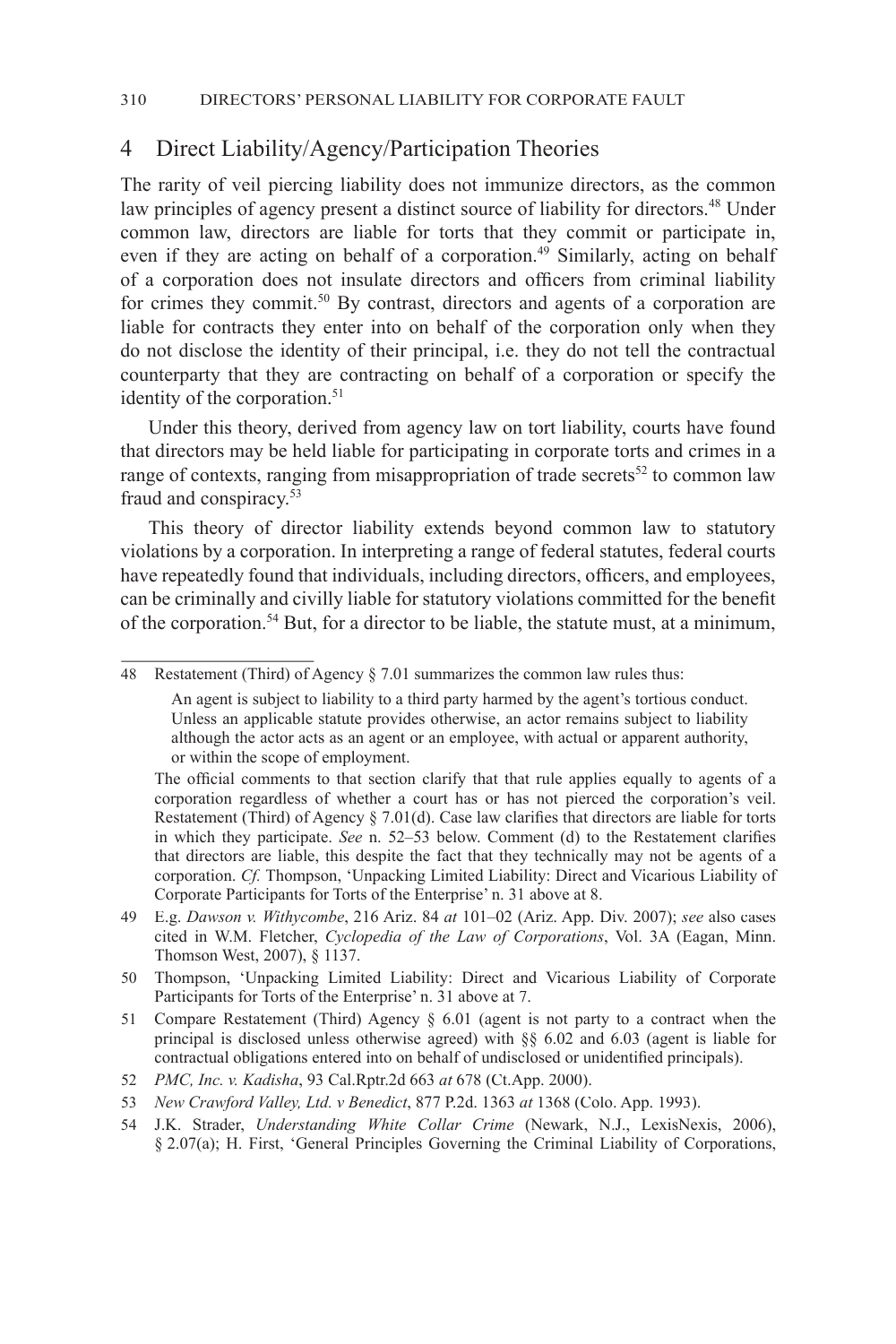include natural persons in the definition of the potentially liable, 'persons'.<sup>55</sup> Other statutes are more direct and specifically include 'directors' in a list of those who may be found liable.<sup>56</sup>

An exhaustive list of federal and state statutes under which directors have been or could be found liable is beyond the scope of this chapter. Suffice it to say that courts have found that directors may be been found civilly or criminally liable for authorizing or participating in the violations of statutes in a wide range of substantive areas of the law including the following: antitrust, $57$  civil rights, $58$  employee benefits,<sup>59</sup> mining regulations,<sup>60</sup> oil export restrictions,<sup>61</sup> and tax collection.<sup>62</sup>

The potential for director liability for participating in torts or statutory violations by a corporation raises the question of how actively the director must participate for liability to attach. Increasingly, the answer is that participation must be fairly direct. There is a continuum of potential participation ranging from a director committing the tort or violation herself or himself, to ordering a subordinate in the corporation to commit the tort or violation, to authorizing the commission, to mere knowledge of the commission, to constructive knowledge and constructive participation by virtue of the director's position, to strict liability.

Courts face little difficulty in finding liability in the case of a director committing, ordering or authorizing a tort or statutory violation.63 Strict liability and constructive knowledge or participation by virtue of a director's position, discussed in Part 5

60 E.g. *Commonwealth v. Evans*, 45 SW.3d 442 *at* 443 (Ky. 2001).

62 O'Neal and Thompson, n. 31 above at § 8.22 n. 13–14.

Their Employees and Officers', in *White Collar Crime: Business and Regulatory Offenses*, O. Obermaier and R. Morvillo (eds) (New York, Law Journal Press, 2006), § 5.04(1).

In a seminal case which involved antitrust law, the Supreme Court found that a corporate officer could be criminally liable for violations of the Sherman Act notwithstanding the fact that the officer acted on behalf of a corporation. *U.S. v. Wise*, 370 U.S. 405 (1962).

<sup>55</sup> For one example of a statute that lists individuals – but does not specify directors – as potentially liable persons and that has been interpreted to find directors liable, see the federal Food, Drug and Cosmetic Act analyzed in note 74 below.

<sup>56</sup> E.g. 15 U.S.C. § 24 (2008) ('[w]henever a corporation shall violate any of the ... antitrust laws, such violation shall be deemed to be also that of the individual directors, officers, or agents of such corporation who shall have authorized, ordered, or done any of the acts constituting in whole or in part such violation').

<sup>57</sup> *U.S. v. Wise*, 370 US 405 *at* 411–14 (1962)(finding officers could be held criminally liable for violations of predecessor statute cited in n. 56 above, even if they acted on behalf of the corporation).

<sup>58</sup> *Tillman v. Wheaton-Haven Recreation Association, Inc.* 517 F.2d 1141 (4th Cir. 1975) (directors of community swimming pool liable for discrimination in violation of federal civil rights statutes).

<sup>59</sup> O'Neal and Thompson, n. 31 above at § 1.12.

<sup>61</sup> *Citronelle-Mobile Gathering, Inc. v. Herrington,* 826 F.2d 16 *at* 25 (Temp. Emer. Ct. App. 1987), *cert. denied*, 484 US 943 (1987) (holding individual who was director, officer and shareholder could be found liable under price control statute).

<sup>63</sup> Fletcher n. 49 above at § 1137.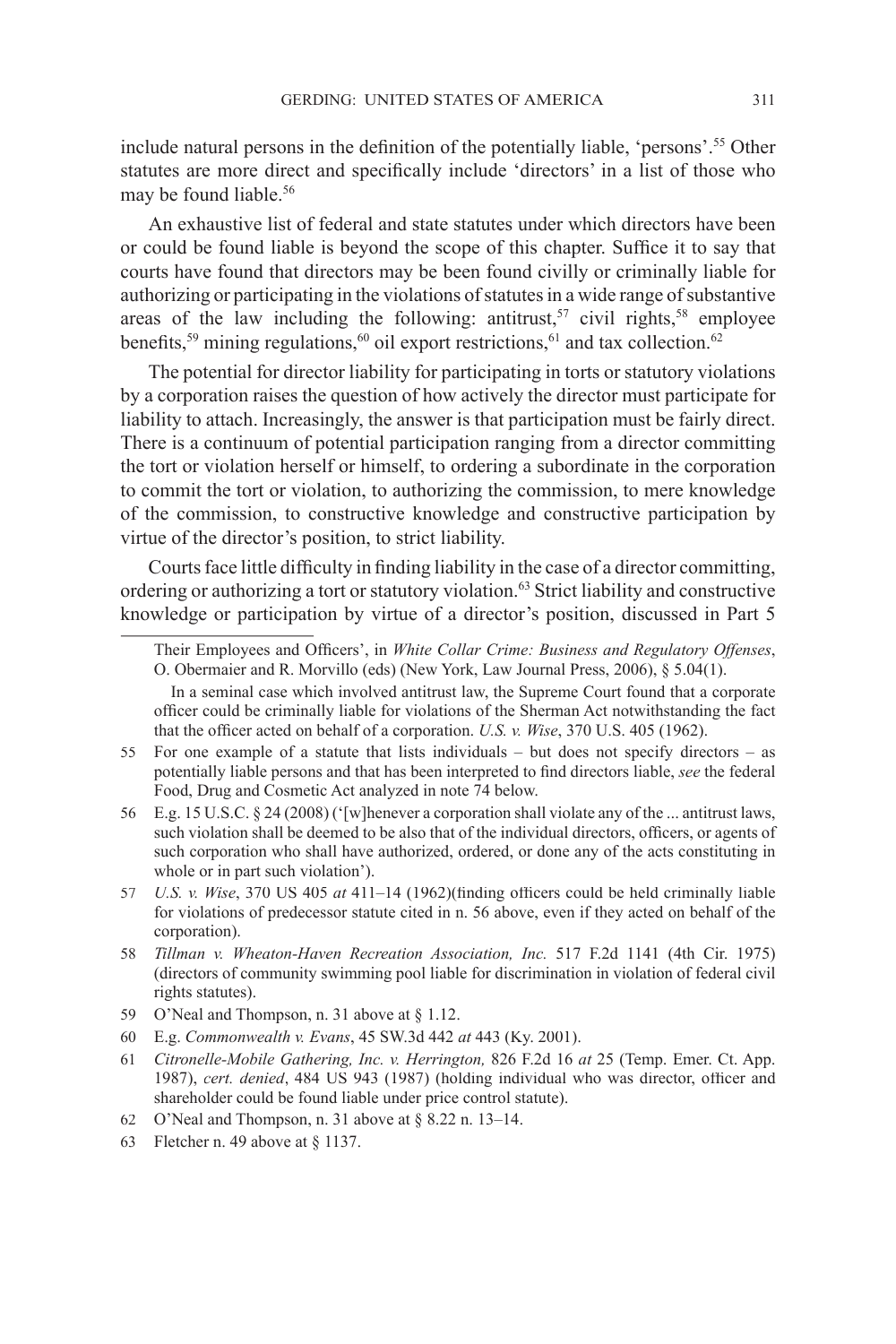below are much rarer phenomena. Many courts have ruled that liability of directors for corporate torts requires direct participation or negligence.<sup>64</sup> Courts are reluctant to bootstrap negligence theories into imposing liability on a director solely by virtue of their directorial position.<sup>65</sup>

Intent is often a necessary element for liability to attach. Many traditional tort causes of action<sup>66</sup> and many, but certainly not all, statutes<sup>67</sup> imposing civil liability require *scienter* – or intent or knowledge of wrongdoing – as an element of that liability. Criminal statutes almost always require that the prosecutors prove that the defendant possessed *mens rea* for conviction.<sup>68</sup> Mens rea in a given criminal statute might take one of the following four forms according to the simplified rubric of the Model Penal Code: intention or purpose,<sup>69</sup> knowledge,<sup>70</sup> recklessness,<sup>71</sup> or negligence.72

- 66 Fraudulent misrepresentation represents one example. Restatement (Second) of Torts, § 526.
- 67 *See* e.g. *U.S. ex rel. Wilkins v. North American Const. Corp.* 173 F. Supp.2d. 601 (S.D. Tex. 2001) (discussing scienter requirement under False Claims Act).
- 68 Strader, n. 54 above at § 2.07(b).
- 69 The Model Penal code sets forth the following definition for purposeful intent, which would be used to interpret statutes that require, as a *mens rea* standard, that the defendant act 'purposefully': A person acts purposely with respect to a material element of an offense when: (i) if the element involves the nature of his conduct or a result thereof, it is his conscious object to engage in conduct of that nature or to cause such a result; and (ii) if the element involves the attendant circumstances, he is aware of the existence of such circumstances or he believes or hopes that they exist. Model Penal Code § 2.02(2)(a).
- 70 The Model Penal code sets forth the following definition for knowledge, which would be used to interpret statutes that require, as a *mens rea* standard, that the defendant act 'knowingly': A person acts knowingly with respect to a material element of an offense when: (i) if the element involves the nature of his conduct or the attendant circumstances, he is aware that his conduct is of that nature or that such circumstances exist; and (ii) if the element involves a result of his conduct, he is aware that it is practically certain that his conduct will cause such a result. *Ibid.* at § 2.02(2)(b).

<sup>64</sup> For example, *Frances T. v. Village Green Owners Association*, 42 Cal.3d 490 (1986). In that case, the California Supreme Court announced the following standard:

to maintain a tort claim against a director in his or her personal capacity, a plaintiff must first show that the director specifically authorized, directed or participated in the allegedly tortuous conduct; or that although they specifically knew or reasonably should have known that some hazardous condition or activity under their control could injure the plaintiff, they negligently failed to take or order appropriate action to avoid the harm. *Ibid. at* 508–9.

*See* also, *K&G Oil Tool & Serv. Co. v. G&G Fishing Tool Serv.* 158 Tex. 594 (1958) *cert. denied,* 358 US 898 (1958) (stating, in the context of alleged trade secret theft, that Texas law requires that directors or officers are not liable for corporate misconduct by virtue of their office, but only if they are 'personally connected' or participated in the misconduct); *Escude Cruz v. Ortho Pharmaceutical Corp.*, 619 F.2d 902 (C.A. Puerto Rico 1980).

<sup>65</sup> R.G. Dennis, 'Liability of Officers, Directors and Stockholders under CERCLA: the Case for Adopting State Law' (1991) 36 *Villanova Law Review,* 1367, 1413–17; O'Neal and Thompson, n. 31 above at § 8.22.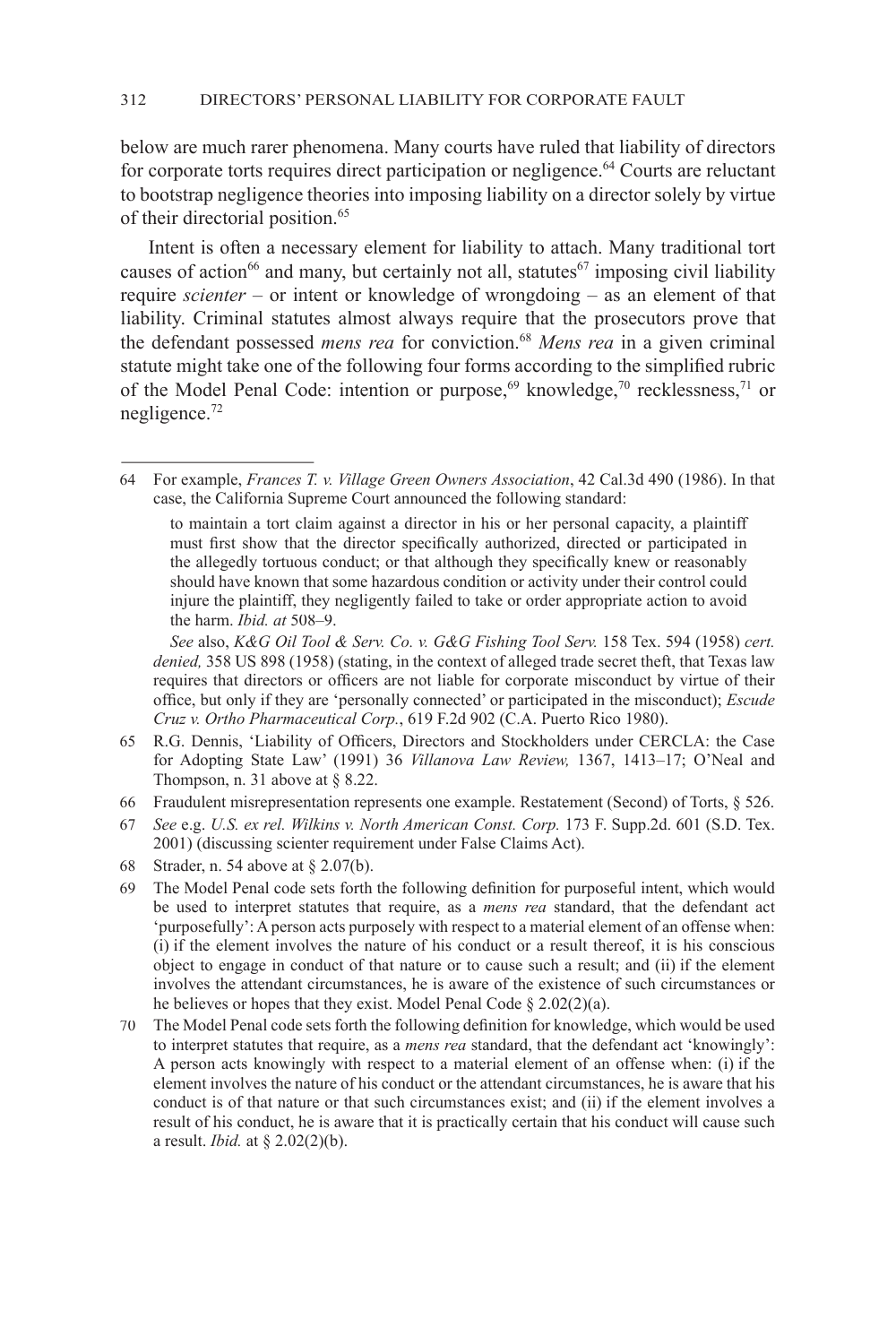*Scienter* and other *mens rea* requirements severely limit the threat of liability for directors of large, non-closely held corporations as state corporate law typically allows corporations to delegate management responsibilities to a corporation's officers, including in bylaw provisions.<sup>73</sup> Boards may thus legally delegate extensive responsibility for oversight of day to day operations to officers and employees. Thus, in a modern corporation, directors may be well insulated from participating or knowing about the corporate decisions that violate the law.

#### 5 The Responsible Corporate Officer Doctrine

A distinct line of cases, however, has removed the *scienter* and *mens rea*  requirements and opened up the possibility of strict liability for directors and officers of corporations for violations of certain statutes. These cases fall under the umbrella of the 'responsible corporate officer' doctrine, which emerged from a seminal 1943 US Supreme Court case, *US v. Dotterweich*. 74 In the wake of *Dotterweich*, federal

 The Court noted the evolution of its analysis in earlier cases that the actions and state of mind of a corporation's officers and agents could be imputed to a corporation such that a corporation could be held criminally liable. 320 US *at* 281–82 citing *New York Central & H.R.R. Co. v. United States*, 212 US 481, (1909). *Dotterweich* confronted that issue in reverse. The Court interpreted the Act to impose liability on an officer 'otherwise innocent' who stood 'in responsible relation' to a violation of the Act. 320 US *at* 281.

 A contrary holding, the Court reasoned, would have run counter to the purposes of the Act, and would hold no individual accountable except in cases in which the corporate veil would be pierced. *Ibid. at* 282. (holding that a narrow interpretation of the Act would mean that 'the

<sup>71</sup> The Model Penal code sets forth the following definition for recklessness, which would be used to interpret statutes that require, as a *mens rea* standard, that the defendant act 'recklessly': A person acts recklessly with respect to a material element of an offense when he consciously disregards a substantial and unjustifiable risk that the material element exists or will result from his conduct. The risk must be of such a nature and degree that, considering the nature and purpose of the actor's conduct and the circumstances known to him, its disregard involves a gross deviation from the standard of conduct that a law-abiding person would observe in the actor's situation. *Ibid.* at § 2.02(2)(c).

<sup>72</sup> The Model Penal code sets forth the following definition for negligence, which would be used to interpret statutes that require, as a *mens rea* standard, that the defendant act 'negligently': A person acts negligently with respect to a material element of an offense when he should be aware of a substantial and unjustifiable risk that the material element exists or will result from his conduct. The risk must be of such a nature and degree that the actor's failure to perceive it, considering the nature and purpose of his conduct and the circumstances known to him, involves a gross deviation from the standard of care that a reasonable person would observe in the actor's situation. *Ibid*. at § 2.02(2)(d).

<sup>73</sup> For example, 8 Del. C. § 142(a) (2008).

<sup>74 320</sup> US 277, 64 S. Ct. 134, 88 L. Ed. 48. In *Dotterweich*, the Supreme Court held that a president and general manager of a corporation could be found guilty of a misdemeanour violation of the Federal Food, Drug, and Cosmetic Act, 52 Stat. 1040, which criminalized the adulteration or misbranding of drugs introduced into interstate commerce. 320 US *at*  278 citing 52 Stat. 1040, §§ 301, 303. The Court noted that that Act dispensed with common requirements of *mens rea* and, instead, imposed a strict liability standard on any 'person' who violated the Act's prohibition on adulteration and misbranding. 320 US *at* 280–81. The Act defined 'person' to include a corporation. *Ibid. at* 281 citing 52 Stat. 1040, §§ 201(e), 303.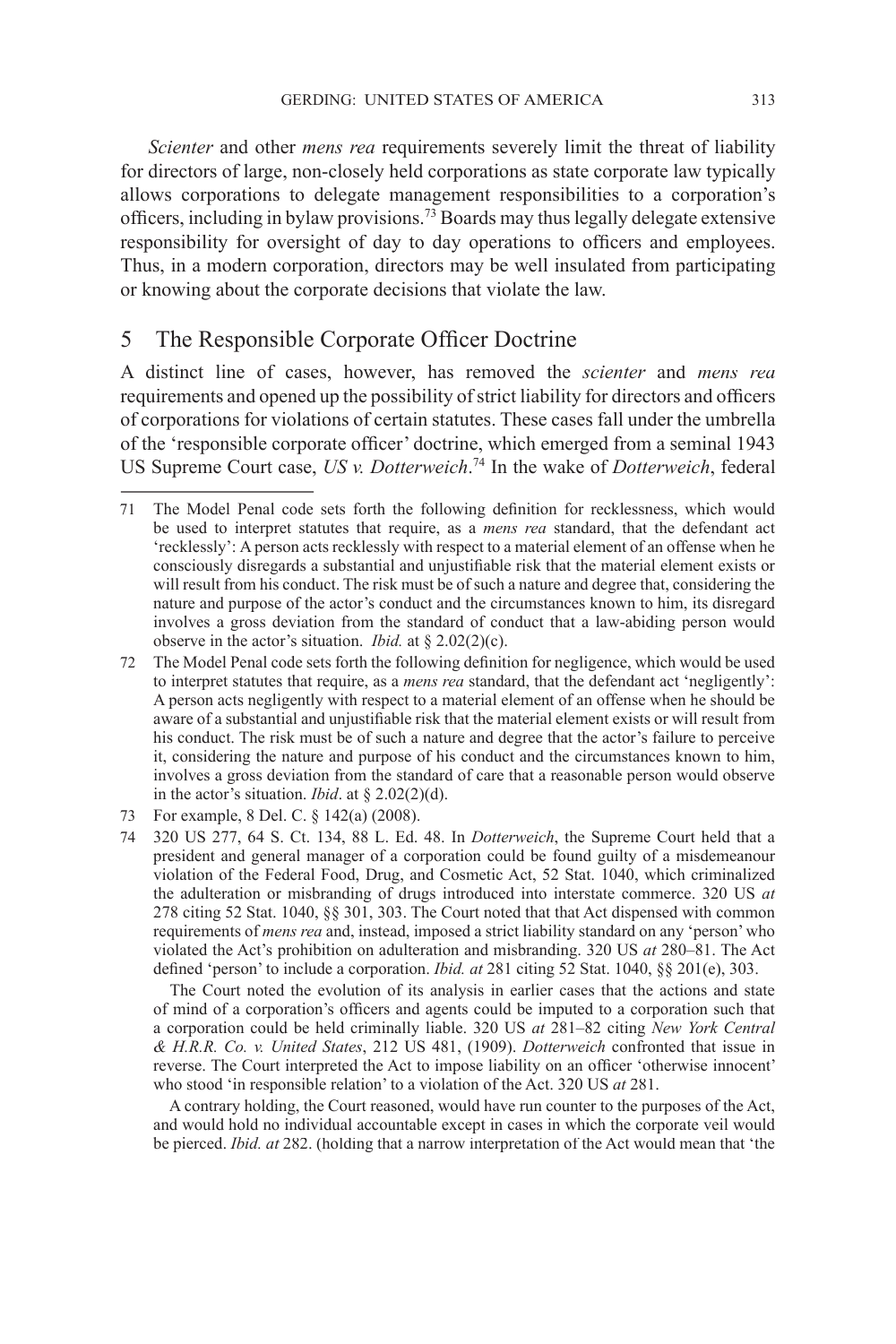and state courts have interpreted a range of different statutes to impose liability on those 'officers' – including in some cases directors<sup>75</sup> (as well as other corporate employees) – who have a 'responsible relationship to', or a 'responsible share of', a violation of the statute by a corporation.<sup>76</sup>

The 1975 Supreme Court case *US v. Park* represented a particular milestone and perhaps the high water mark of the responsible corporate officer doctrine. The *Park* Court found that the same food, drug and cosmetic statute at issue in *Dotterweich* did not require 'awareness of some wrongdoing' because that statute reflected a policy decision by Congress to impose 'not only a positive duty to seek out and remedy violations when they occur but also, and primarily, a duty to implement measures that will insure the violations will not occur.'77 In *Park*, the Court upheld the trial conviction of the chief executive officer of a corporation that violated the statute and held that:

the Government establishes a *prima facie* case when it introduces evidence sufficient to warrant a finding by the trier of the facts that the defendant had, by reason of his position in the corporation, responsibility and authority either to prevent in the first instance, or promptly to correct, the violation complained of, and that he failed to do so.78

The Court looked to the corporation's bylaws – including a general provision that the chief executive officer 'shall, subject to the board of directors, have general and active supervision of the affairs, business, offices and employees of the company'

 This holding provoked a sharp dissent from four justices. The dissent found that only the 'clear and unambiguous' imposition of strict liability in a statute can justify holding officers responsible for criminal actions of a corporation without the officers having intent or knowledge of wrongdoing. 320 US *at* 286 (J. Murphy, dissenting) (citing 'a fundamental principle of Anglo-Saxon jurisprudence that guilt is personal'.). The dissent found such clear and ambiguous language lacking in the statute in question. *Ibid. at* 287–93.

75 'Responsible corporate officers' are not limited to 'officers' as defined in state corporation statutes, but may include directors and other agents of the corporation, provided they meet the relevant standards. *See* n. 94 below and accompanying text.

penalties of the law could be imposed only in the rare case where the corporation is merely an individual's alter ego.').

The Court found that a determination whether an officer or agent of the corporation would be criminally liable depended on 'evidence produced at trial' that the individual had 'a responsible share in the furtherance of the transaction which the statute outlaws.' *Ibid. at* 284. The Court refused to 'indicate by way of illustration the class of employees which stands in such a responsible relation,' as such an attempt would be 'treacherous' and 'mischievous futility.' *Ibid.* Rather, the Court entrusted such determination to 'the good sense of prosecutors, the wise guidance of trial judges, and the ultimate judgment of juries.', *Ibid.* 

<sup>76</sup> In *U.S. v. Park*, the US Supreme Court articulated the 'responsible share' standard as the touchstone for when an officer or director may be held liable under the responsible corporate officer doctrine, 421 US 658 (1975).

<sup>77</sup> *Ibid. at* 672–73.

<sup>78</sup> *Ibid. at* 673–74.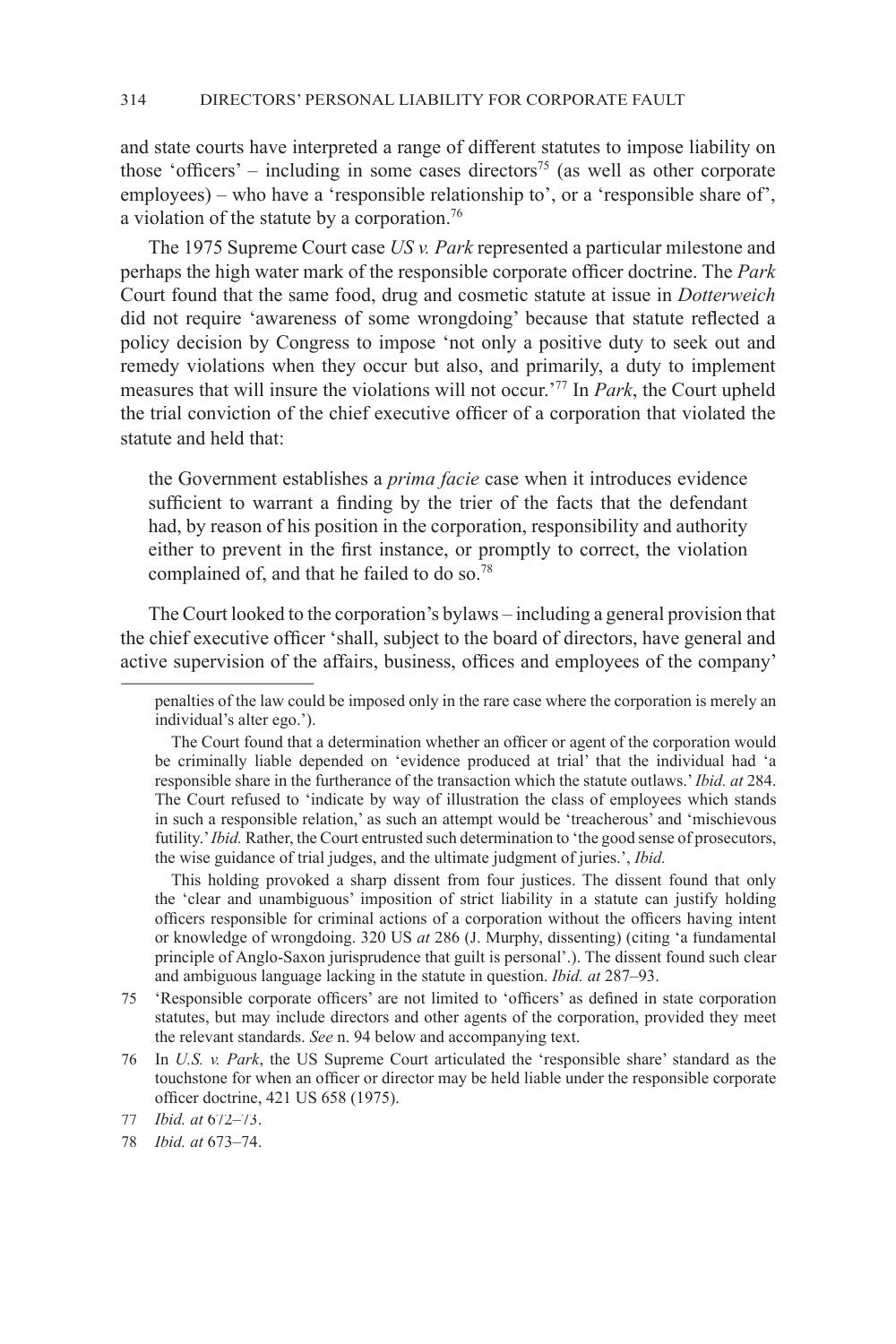– to find that the officer indeed had a responsible share of the violation.<sup>79</sup> This ruling came despite testimony that the corporate organizational structure delegated operational responsibilities to other officers and departments.<sup>80</sup>

Subsequent federal court decisions have applied this responsible corporate officer doctrine to federal statutes in a number of substantive fields, including the following: hazardous waste clean-up,  $81$  water pollution,  $82$  tax law,  $83$  controlled substances  $84$  and petroleum allocation.85 Plaintiffs have also sought, with mixed success, to apply the doctrine to federal employee benefits law litigation over the failure by corporations to contribute to employee pension funds.<sup>86</sup> In addition, state courts have also applied this federal doctrine to state statutes, including in the following areas of law: water pollution, $87$  waste disposal, $88$  building safety codes, $89$  pension contributions,  $90$  state securities fraud, $91$  consumer fraud $92$  and state sales taxes. $93$ 

Despite its name, the doctrine may apply to directors as well as officers.<sup>94</sup> Nevertheless, a rough survey of the cases reveals that those instances where a director

- 81 *See* Part 6 below.
- 82 *U.S. v. Ming Hong*, 242 F.3d 528 (4th Cir. 2001)(applying doctrine to Clean Water Act).
- 83 *Thomsen v. U.S.*, 887 F.2d 12 (1st Cir. 1989)(holding treasurer and vice-president of closely held corporation liable as 'responsible person' for failure to remit taxes to government).
- 84 *U.S. v. Hodges X-Ray, Inc.*, 759 F.2d 557 (6th Cir. 1985).
- 85 *U.S. v. Gulf Oil Corp.*, 408 F. Supp. 450 (W.D. Pa 1975).
- 86 Thompson, 'Unpacking Limited Liability: Direct and Vicarious Liability of Corporate Participants for Torts of the Enterprise' n. 31 above at 24.
- 87 *State, Dep't of Environmental Protection v. Standard Tank Cleaning Corp.*, 284 N.J. Super. 381 (App. Div. 1995); *BEC Corp. v. Dep't of Environmental Protection*, 256 Conn. 602 (2001); *State, Dep't of Ecology v. Lundgren*, 94 Wash. App. 236 (Div. 2 1999); B.J. Monachino 'Courts May Find Individuals Liable for Environmental Offenses without Piercing Corporate Shield' (May, 2000) 72 *New York State Bar Journal* 22, 33.
- 88 *Commissioner, Dept. of Environmental Management v. RLG, Inc.*, 755 N.E.2d 556 (Ind. 2001); *In Matter of Dougherty*, 482 N.W.2d 485 (Minn. Ct. App. 1992); *People v. Matthews*, 7 Ca. App. 4th 1052 (2d Dist 1992).
- 89 *People ex rel. Volberg v. Durch*, 530 N.Y.S.2d 956 (1988).
- 90 O'Neal and Thompson, n. 31 above at §8.22.
- 91 *Wittenberg v. Gallagher*, 2001 WL 34048121 (Ariz. Ct. App. Div. 1 2001).
- 92 *State ex rel. Miller v. Santa Rosa Sales and Marketing, Inc.*, 475 N.W.2d 210 (Iowa 1991).
- 93 *State v. Longstreet*, 536 S.W.2d 185 (Mo. Ct. App. 1976).
- 94 *Commission, Dept. of Environmental Management v. RLG, Inc*., 755 N.E.2d 556 (Ind. 2001); *Paper-Allied-Industrial, Chemical and Energy Workers Intern. Union v. Sherman Lumber Co.*, 2001 WL 1719233 (Me. Super. Ct. 2001).

<sup>79</sup> *Ibid. at* 663.

<sup>80</sup> The jury convicted the chief executive officer despite his testimony that (i) the 'company had an organizational structure for responsibilities . . . according to which different phases of its operation,' including sanitation 'were assigned to individuals who, in turn, have staff and departments under them'; (ii) he investigated reported violations; and (iii) he ordered corrective steps when he learned of these violations. *Ibid.* (internal quotation marks omitted).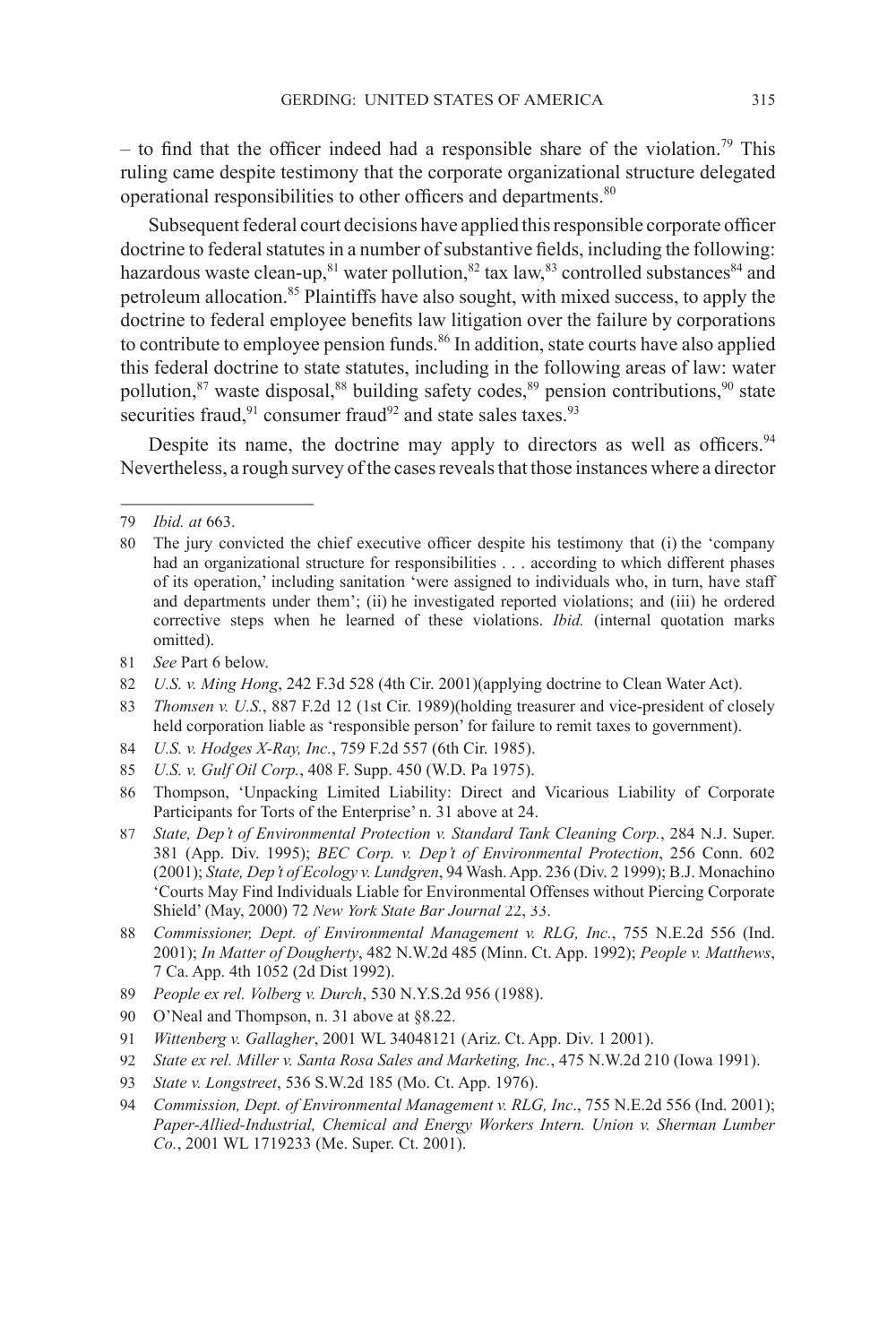who was not also an officer of the corporation has been found civilly or criminally liable under the responsible corporate officer doctrine represent a relatively small fraction of the total. Part of the explanation for this may be prosecutorial decisions to pursue cases against officers who are more directly involved in statutory violations. But, a more compelling explanation, explained further below, is that courts subsequent to *Park* have taken a much narrower view of when a director or officer has responsibility for a violation.

Indeed, *Dotterweich* and *Park* left two important questions unanswered. First, to which statutes would the responsible corporate officer doctrine apply, and second, under what circumstances could a director have a 'responsible share' in a statutory violation and thus be a 'responsible corporate officer'?

With respect to the first question, recent cases indicate that federal courts will demand that the language of a statute be very explicit for the responsible corporate officer doctrine to apply. In the 2003 decision in *Meyer v. Holley*,<sup>95</sup> the US Supreme Court rejected a contention that the federal Fair Housing Act<sup>96</sup> imposed liability on the sole shareholder and president of a real estate corporation for an employee's violation of that statute's prohibition on housing discrimination practices.<sup>97</sup> The Court focused on the language of the statute and a related agency regulation and found neither explicitly created liability for an officer or sole shareholder of a corporation.98 Moreover, the Court characterized *Dotterweich* as applying 'unusually strict' and 'non-traditional' rules of vicarious liability, and underscored that the Court would apply such rules only 'where Congress has specified that such

- 96 42 U.S.C. § 3601 *et seq*. (2008).
- 97 *Meyer*, 537 U.S. *at* 289–91.

Thus, for a shareholder, director or officer to be liable, the employee would have had to have been acting as agent for that shareholder, director or officer rather than for the corporation.

In *U.S. v. Ming Hong*, the Fourth Circuit found that even a person who was not a formal officer or director of a corporation, could be held liable for violations of the Clean Water Act as a 'responsible corporate officer.' 242 F.3d 528 *at* 531 (4th Cir. 2001) ('the gravamen of liability as a responsible corporate officer is not one's corporate title or lack thereof; rather, the pertinent question is whether the defendant bore such a relationship to the corporation that it is appropriate to hold him criminally liable for failing to prevent the charged violations of the [Clean Water Act]'). The Court found that, despite the fact that the defendant 'avoided any formal association' with the corporation that violated the statute and that he 'was not identified as an officer of the company,' he 'substantially controlled corporate operations.' *Ibid. at* 530 *at* 532.

<sup>95 537</sup> U.S. 280 (2003).

<sup>98</sup> *Ibid. at* 286–88. The court found that the language in the agency regulation would hold the corporation but not the sole-shareholder/president personally liable. The regulation said that complaints to the agency that the statute was violated may be filed, against any person who directs or controls, or has the right to direct or control, the conduct of another person with respect to any aspect of the sale of dwellings … *if that other person, acting within the scope of his or her authority as employee or agent of the directing or controlling person*  has engaged … in a discriminatory housing practice. *Ibid. at* 288 *citing* 24 CFR §103.20(b) (1999) (repealed)(emphasis in the court opinion not in the regulation).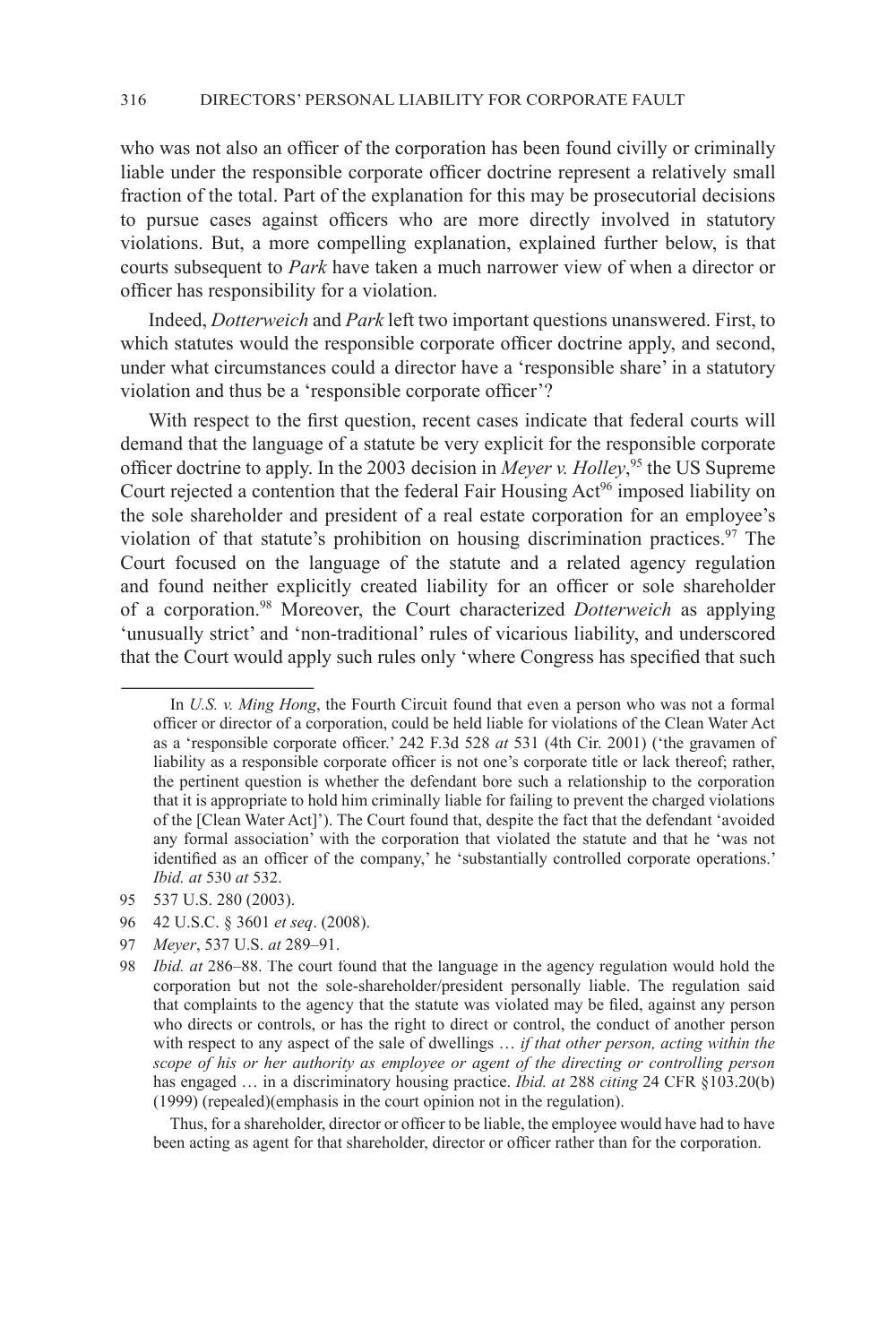was its intent.'99 Thus, *Meyer* signalled that federal courts should not apply the corporate responsible officer doctrine in the absence of clear Congressional intent; clear statutory language is necessary to dispense with *mens rea* and hold directors and officers strictly liable for corporate misconduct.<sup>100</sup>

Although *Meyer* signals that federal courts will not extend liberally the responsible corporate officer doctrine to new statutes, it does not roll back existing case law applying the doctrine to specific federal statutes, nor does it affect interpretation and application of the doctrine by state courts to state statutes. Moreover, in an interesting cross-pollination of common law and statute, a number of federal and state statutes have explicitly incorporated the doctrine by including 'responsible corporate officers' or similar concepts in the definition of persons liable. Among the federal statutes in this category are the following: provisions in the tax code, $101$ the Clean Water  $Act^{102}$  and the Clean Air Act.<sup>103</sup> (In addition, federal securities laws include provisions holding 'control persons' liable for certain violations.104)

Just as *Meyer* constricted the criteria for application of the doctrine to statutes, so too, with respect to the second question, have recent federal cases narrowed the criteria for who may be a responsible corporate officer. These cases have taken a much more restrictive view of when a director or officer has a 'responsible share' of a violation, by requiring that the director or officer have more direct oversight of the specific operations of a corporation that led to the violation.<sup>105</sup> These cases represent a significant reversal in course from *Park*, which suggests that, if directors have ultimate responsibility for all the affairs of a corporation, they might be liable, even if they delegated supervisory responsibility for specific areas of the business to officers and others. $106$ 

This reversal means that, in determining whether a director had a 'responsible share' of a violation, a court might give less weight than *Park* did to evaluating an individual's general authority under both the statute under which the corporation is

102 33 USC § 1319(c)(6) (2008).

104 15 USC § 77–o (2008).

<sup>99</sup> *Meyer*, 537 U.S. *at* 287, 289.

<sup>100</sup> *Cf*. *United States v. MacDonald & Watson Waste Oil Company*, 933 F.2d 35 (1st Cir. 1991) (holding that explicit 'knowing' requirement for criminal liability under hazardous waste disposal statute could not be obviated by responsible corporate officer doctrine).

<sup>101</sup> More specifically, the tax code imposes liability on 'responsible persons' for failure to pay employment taxes. 26 USC §§ 6671, 6672 (2008). For a case in which a director, who had substantial operational control over a corporation's finances (including the ability to borrow money on behalf of the entity), was held liable under this statute, *see Jenson v. U.S.*, 23 F.3d 1393 (8th Cir. 1994).

<sup>103 42</sup> USC § 7413(h) (2008).

<sup>105</sup> Strader, n. 54 above at  $\S7.02(c)$  ('a "responsible" corporate officer is one who possessed supervisory responsibilities for the matter in question.').

<sup>106</sup> *See* n. 79–80 above and accompanying text.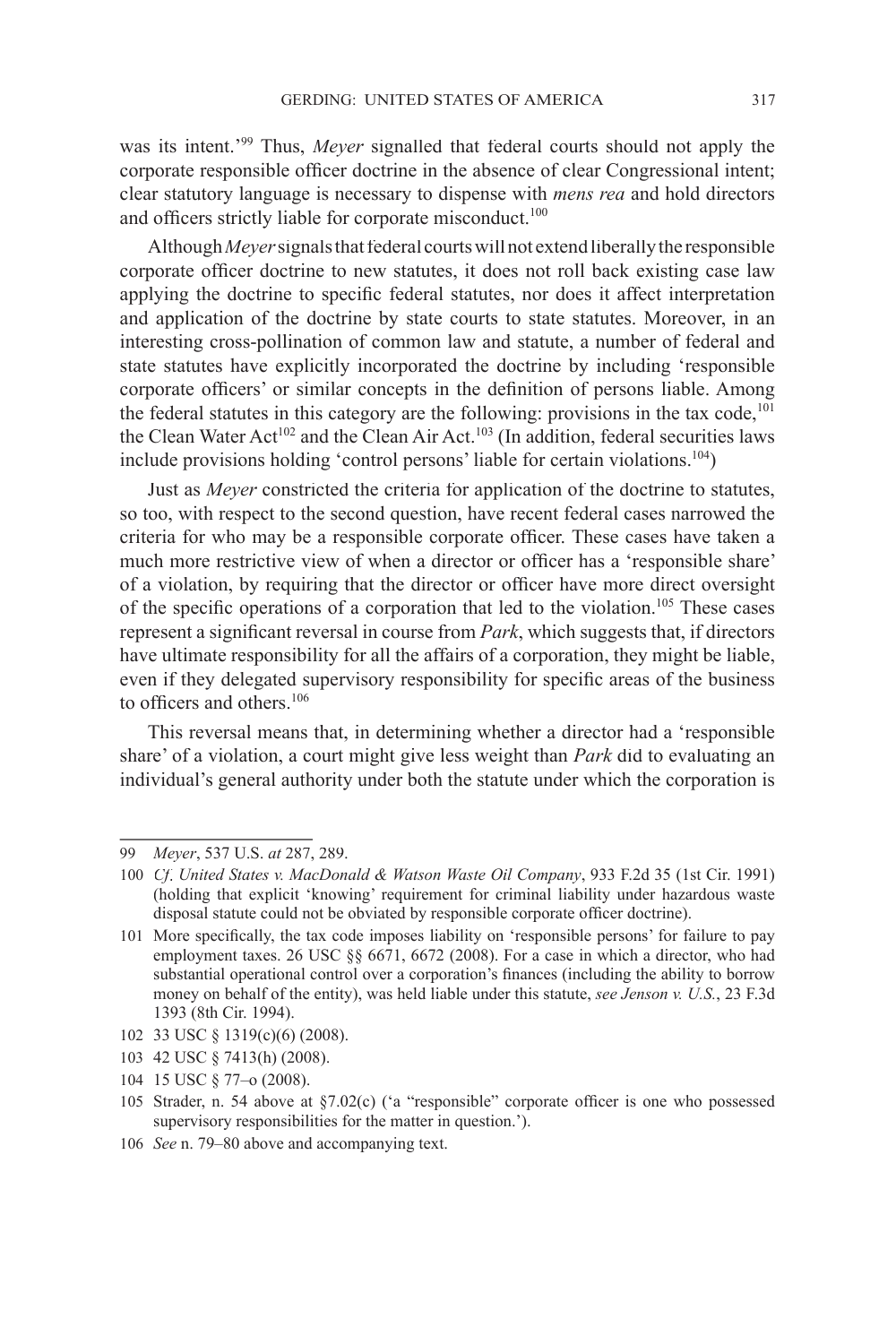organized, and the corporation's certificate of incorporation and bylaws.<sup>107</sup> A court would likely focus more on whether statutes and a corporation's organizational documents task a director with more direct oversight of the particular area of a corporation's operations involved in legal misconduct. Moreover, a court might look at actual day-to-day activities and responsibilities of a director.

#### 6 A Case Study: CERCLA

CERCLA presents one of the single most significant statutory sources of potential liability for directors. This act also has spawned the most extensive and convoluted case law on director and officer statutory liability, and thus represents an ideal lens with which to compare veil piercing, agency and responsible corporate officer theories.

This statute, which Congress passed in 1980 in the wake of the Love Canal disaster, regulates the clean-up of land contaminated by hazardous waste, also known as 'Superfund' sites.<sup>108</sup> To pay for this clean-up, CERCLA holds strictly liable persons who:

- (1) currently own or operate a facility where hazardous substances have been released into the environment;
- (2) formerly owned or operated a facility when hazardous substances were disposed of at that facility; or
- (3) generated or arranged for disposal or treatment of a hazardous substance that was released into the environment.<sup>109</sup>

Liability, once it attaches to these persons, is strict, joint and several.<sup>110</sup> Under the Act, 'persons' includes individuals, corporations and other business entities.<sup>111</sup> But, the Act defines both 'owner' and 'operator' only in a tautological manner.<sup>112</sup>

Thus federal courts have been forced into the breach to define these terms and determine when individual defendants – directors, officers, employees and agents

<sup>107</sup> Although many state corporations statutes vest the responsibility of managing the business and affairs of a corporation in the board, statutes also provide that the certificate of incorporation or bylaws may give significant managerial responsibility to officers. *See*, e.g. 8 Del. C. §§ 109, 141 (2008).

<sup>108</sup> For background on CERCLA and a recent analysis of the state of the responsible corporate officer doctrine under the statute in the wake of the *Bestfoods* case (analyzed below) *see* B. Moore 'The Corporate Officer as CERCLA Operator: Applying the Holding in *United States v. Bestfoods* to the Determination of Officer Liability' (1999) 12 *Tulane Environmental Law Journal*, 519.

<sup>109 42</sup> USC § 9607(a)(1)–(3)(2008).

<sup>110</sup> Moore, n. 108 above at 526.

<sup>111 42</sup> USC § 9601(21)(2008).

<sup>112 42</sup> USC § 9601(20)(A)(ii)(2008).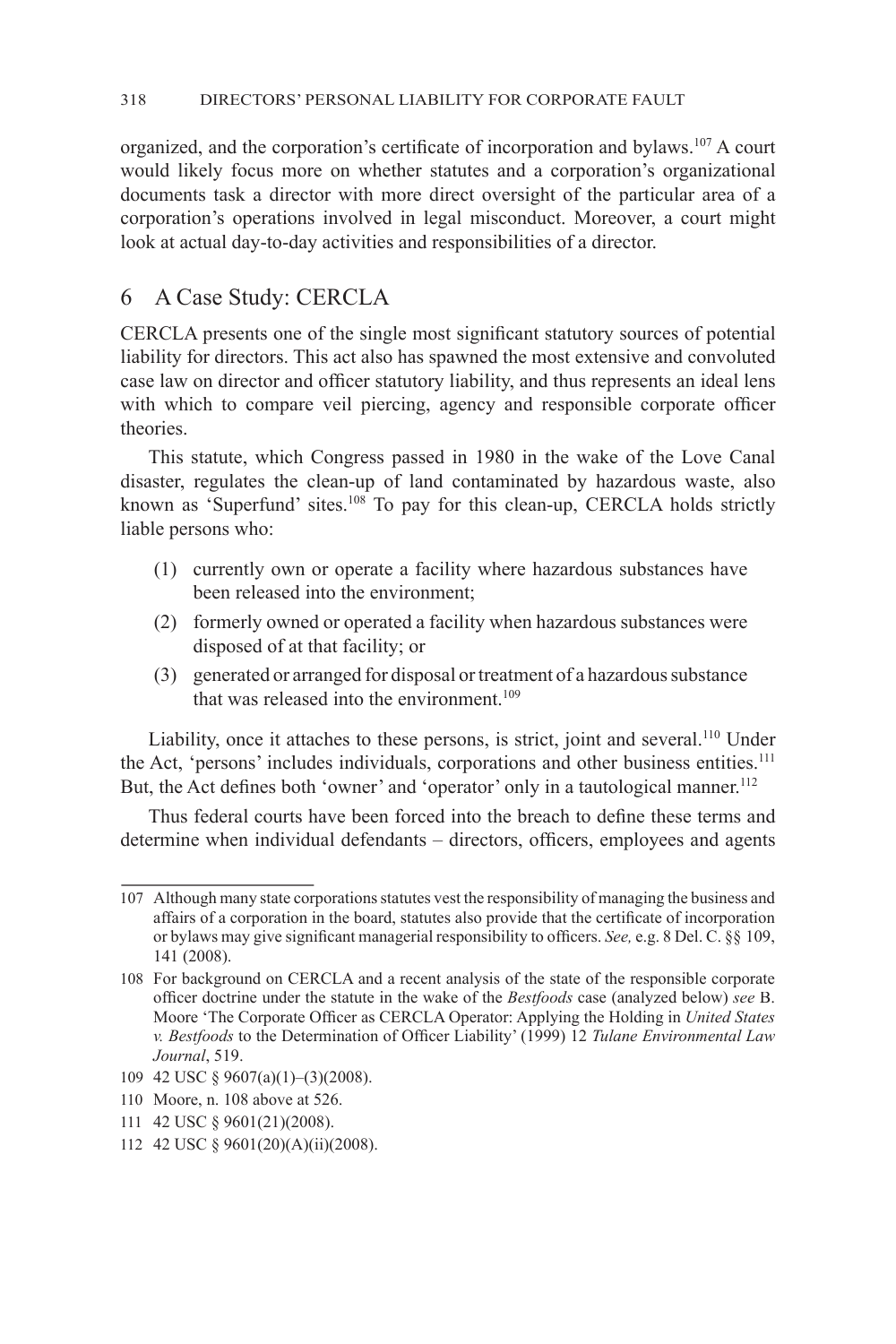– may be liable as 'owners' or 'operators' (or in some cases as 'arrangers') for the CERCLA violations of a corporation. In doing so, federal courts have applied  $-$  often confusing and conflating – each of the veil piercing, direct liability/agency/ participation and responsible corporate officer doctrines.<sup>113</sup>

Within direct liability CERCLA theories for holding directors, officers and shareholders liable, courts have historically taken wildly different approaches. The most common approach has been to hold directors, officers and shareholders liable as 'operators' for CERCLA violations in which they directly participate.114 But, several federal trial and appellate courts went a step further and held that directors and officers could be liable for violations of the statute if they had the 'capacity to control' those operations in the facility that led to the violations, regardless of whether they knew or directly participated in violations.<sup>115</sup>

A few courts went yet further by 'eliminating the requirement that the particular harm in question have any relation to areas within such person's capacity to control.'116 One scholar argues that a series of cases pushed the envelope and 'focused on the defendant's general participation in the management of the facility, or even the management of the corporation.'117 In describing this progression, this scholar noted, '[c]ompletely lost… are the concepts of active participation in the management of the facility or personal participation in the wrongful act that caused the damage.'118

This difference between the 'direct participation' and 'capacity to control' theories of CERCLA case law parallels the differences between the 'direct liability/ participation' theory of liability and the 'responsible corporate officer' doctrine outlined in Parts 4 and 5 of this chapter. At the same time, the range of CERCLA standards on 'capacity to control' mirrors the spectrum in the 'responsible officer' doctrine with respect to the question of how particularized must a responsible officer's oversight responsibilities be for he or she to have liability for a statutory violation. However, characterizing CERCLA cases on a continuum also masks the

<sup>113</sup> *See* Dennis, n. 65 at 1375–1410. Dennis analyzes how courts have confused veil piercing with direct participation theories, by seeming to imply that direct participation is a method to pierce the veil. *Ibid.* at 1377, n. 40 *citing NEPACCO I* , 579 F. Supp. 823 (W.D. Mo. 1984), *aff'd in part, rev'd in part*, 810 F.2d 726 (8th Cir. 1986), *cert. denied*, 484 US 848 (1987).

<sup>114</sup> Moore, n. 108 above at 526–28; L.J. Oswald and C.A. Schipani, 'CERCLA and the "Erosion" of Traditional Corporate Law Doctrine' (1992) 86 *Northwestern University Law Review*, 259 (1992); C.A. Schipani, 'Integrating Corporate Law Principles with CERCLA Liability for Environmental Hazards' (1993) 18 *Delaware Journal of Corporate Law*, 1, 5.

<sup>115</sup> This is also known as the 'authority to control' test. *See* Moore, n. 108 above at 533–40. Moore distinguishes cases in which courts based director and officer liability determination on whether the individual had 'actual control' over hazardous substances from those that used an 'authority to control' test. *Ibid.* at 529–40.

<sup>116</sup> Dennis, n. 65 above at 1387–88.

<sup>117</sup> *Ibid.* at 1388.

<sup>118</sup> *Ibid.* at 1389.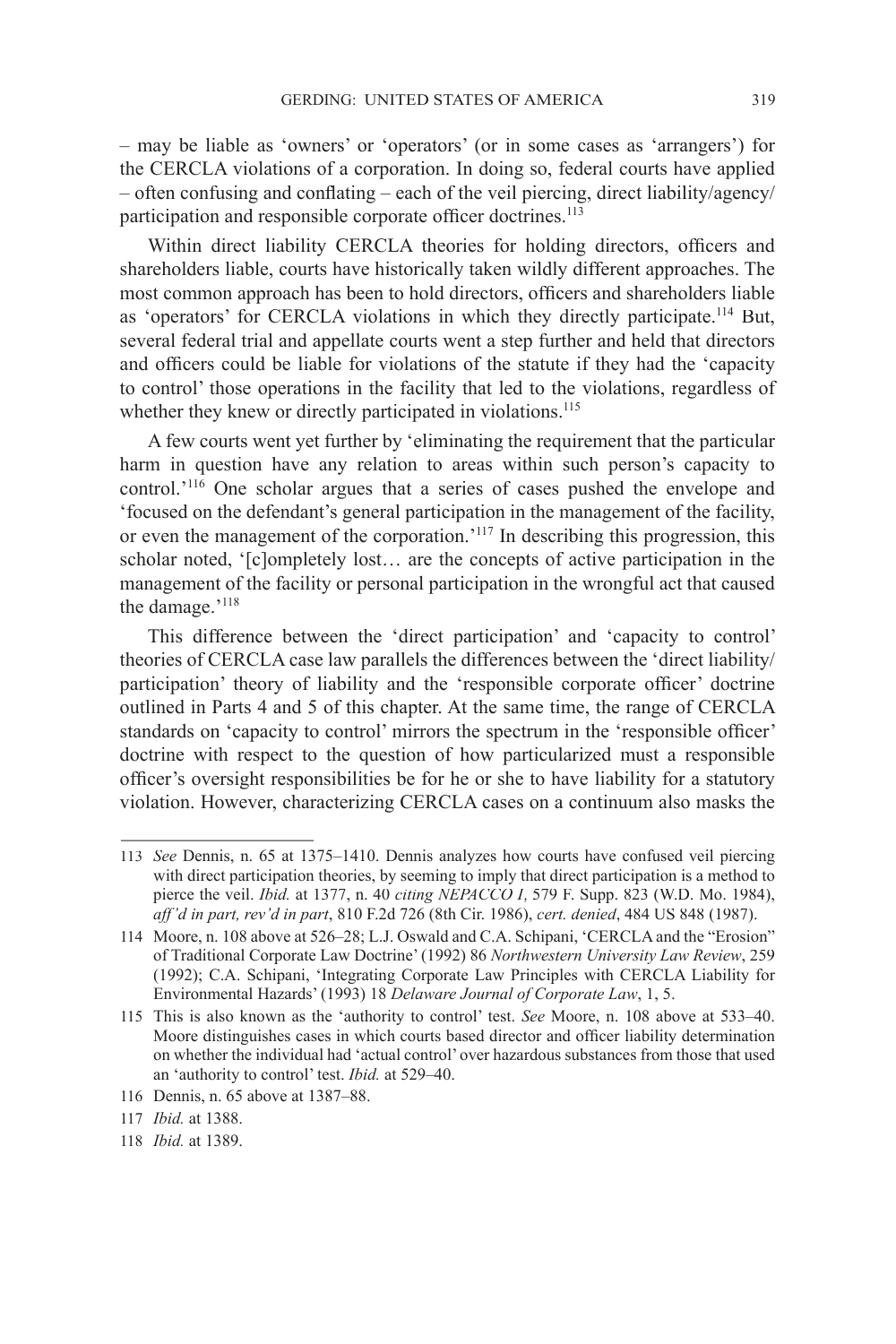fact that many of the cases lacked logical coherency and may fall at once on various points on the spectrum.<sup>119</sup>

In 1998, the Supreme Court re-entered the fray over CERCLA in *U.S. v. Bestfoods;*120 and provided much needed clarity to the analysis of the three doctrines: veil piercing, direct liability/participation liability and responsible corporate officer liability. Even though the case involved liability of a parent corporation for a subsidiary, its holdings would likely also apply to director and officer liability under the statute. Three findings stand out – first, the *Bestfoods* opinion held that a parent corporation could be liable as an owner or operator under CERCLA under a veil piercing theory, but only if the common law rules for veil piercing apply; the statute did not create a new veil piercing standard.<sup>121</sup>

Second, the opinion clarified that a parent may be liable, even absent veil piercing, under a direct participation theory.122 The Court thus underscored the critical distinction between veil piercing and agency/participation theories outlined in this chapter. But, *Bestfoods* held that for a parent corporation to be liable under CERCLA, it must participate directly in the operation of the violating *facility*, not merely in the operations of the violating *subsidiary*. 123 Mere overlap of directors between the parent and subsidiary is insufficient to find direct participation, as the Court reasoned,

[a]ctivities that involve the facility but which are consistent with the parent's investor status, such as monitoring of the subsidiary's performance, supervision of the subsidiary's performance, supervision of the subsidiary's finance and capital budget decisions, and articulation of general policies and procedures, should not give rise to direct liability.124

Again, *Bestfoods* analyzed parent/subsidiary liability, but it nevertheless sends a strong signal as to how the Court would rule on matters of the liability of individual directors and officers under CERCLA. The Court was unequivocal that liability as an 'operator' under a participation theory required very direct participation in the operation of the facility, not of the corporation as a whole. For directors to be liable as operators, it would seem they too would need to have directly participated in operating the facility.125

<sup>119</sup> *Ibid.* at 1376.

<sup>120 524</sup> US 51 (1998).

<sup>121</sup> *Ibid. at* 62–64. The Court recited some of the usual tests for veil piercing, but did not specify the weight that would be given to each nor did it settle whether state or federal common law on veil piercing should apply in CERCLA veil piercing cases. *Ibid. at* 64.

<sup>122</sup> *Ibid. at* 64-65.

<sup>123</sup> *Ibid. at* 67-68.

<sup>124</sup> *Ibid. at* 72 (internal quotations and citations omitted).

<sup>125</sup> Some courts and scholars have also made this conclusion. *See* Moore, n. 108 above at 544–50 *citing U.S. v. Green*, 33 F. Supp.2d 203, 217 (W.D.N.Y. 1998). Moore also notes that some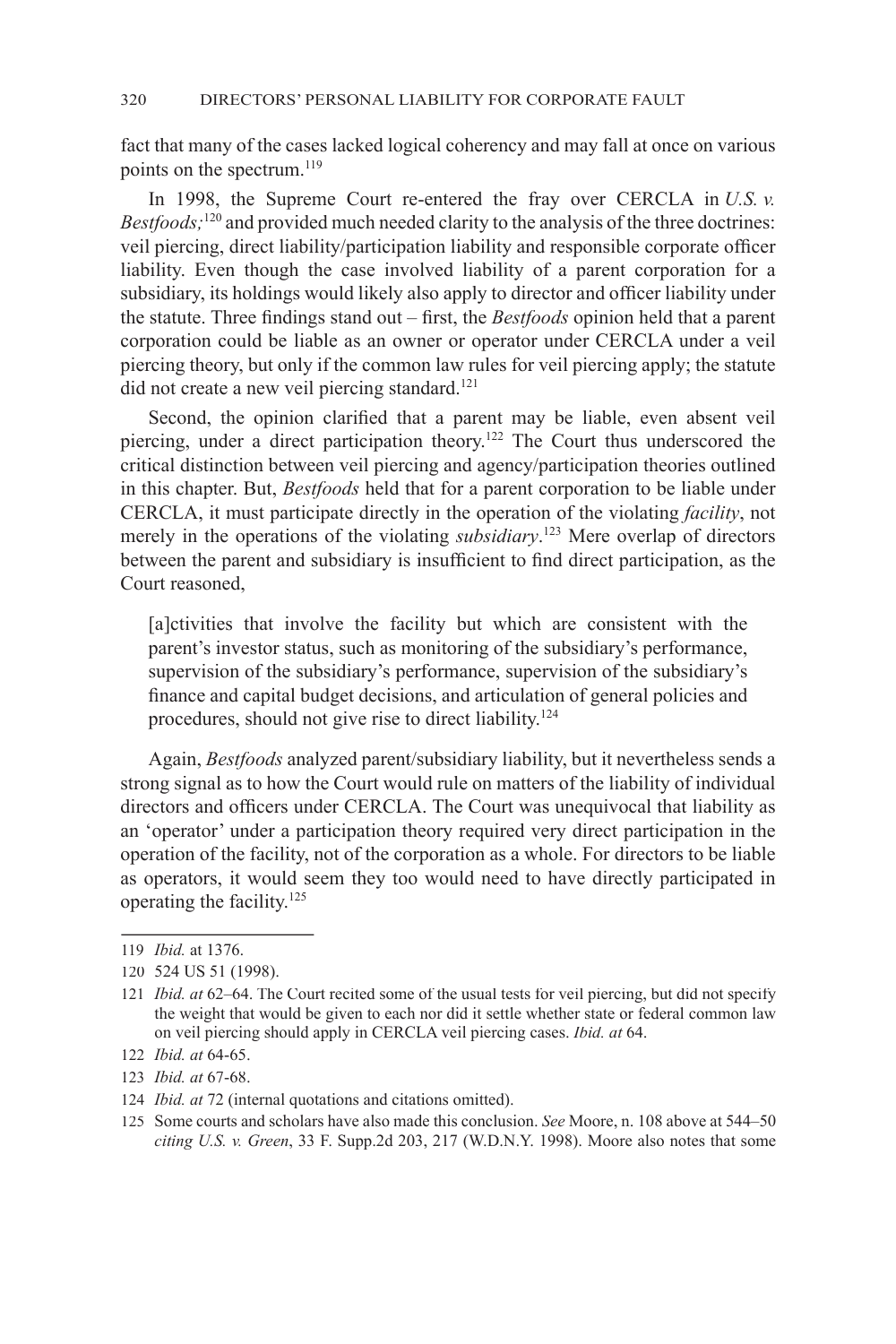#### 7 Conclusion: Towards an Explanation for the Structure of Director Liability Rules in the United States

*Bestfoods* serves as a bellwether for the current state of the three most important sources of director liability outlined in this chapter. Veil piercing continues as an important corporate law doctrine, but continues to suffer from uncertainty as to its core principles. Complicating the analysis, cases in which directors have been held liable under veil piercing without also being shareholders and officers remain rare.

Directors also face liability for torts and statutory violations in which they participate, but courts increasingly require fairly direct participation for liability to attach. The responsible corporate officer doctrine survives as an alternative source of liability for directors and courts may dispense with requirements that directors have actual knowledge of, or intent to commit misconduct. Yet federal courts appear unwilling to extend this doctrine to new statutes absent clear statutory language. Even within the responsible corporate officer doctrine, courts have moved to requiring that directors and officers have fairly particularized oversight responsibility for the specific operations that led to a violation for liability to attach.

Several deeper legal trends and themes lie underneath the movement in these three doctrines. First, director liability under both participation and responsible corporate officer doctrines appears to be a more significant risk in closely held corporations in which directors are also often officers and shareholders and are much more involved in the daily affairs of the corporation.<sup>126</sup> This parallels veil piercing, which, as noted above, does not occur in the context of publicly traded corporations.127

Second, courts appear less creative in invoking criminal liability rather than civil; for example, courts are much less willing to dispense with the core criminal law requirement of *mens rea* than they are with civil law *scienter*. 128 Third, there is a continued movement of federal courts towards a strict construction of statutes and away from implying remedies.129 This movement has given new vitality to the canon of statutory construction which says that judges must strictly construe statutes

courts seem to have misinterpreted *Bestfoods* to mean that directors and officers can only be liable when the corporate veil is pierced. *Ibid. at* 547 citing *Browning-Ferris Indus. v. Ter Maat*, 13 F.Supp.2d 756, 763–65 (N.D.Ill. 1998).

<sup>126</sup> O'Neal and Thompson, n. 31 above at § 1.12.

<sup>127</sup> *See* n. 30 above and accompanying text.

<sup>128</sup> *See MacDonald & Watson*, 933 F.2d 35 at 51–52 (expressing less willingness in context of criminal statutes to use responsible corporate officer doctrine to override explicit knowledge requirements for individual liability).

<sup>129</sup> For a historical analysis of the evolution of statutory interpretation in the United States, *see* W.D. Popkin, *Statutes in Court: the History and Theory of Statutory Interpretation* (Durham, Duke University Press, 1999). Popkin describes the dominant mode of statutory interpretation in the twentieth century up until the 1960s as 'purposive', but then describes a shift to 'modern textualism' that looked to reduce the interpretative role of judges. *Ibid.* at 115–188.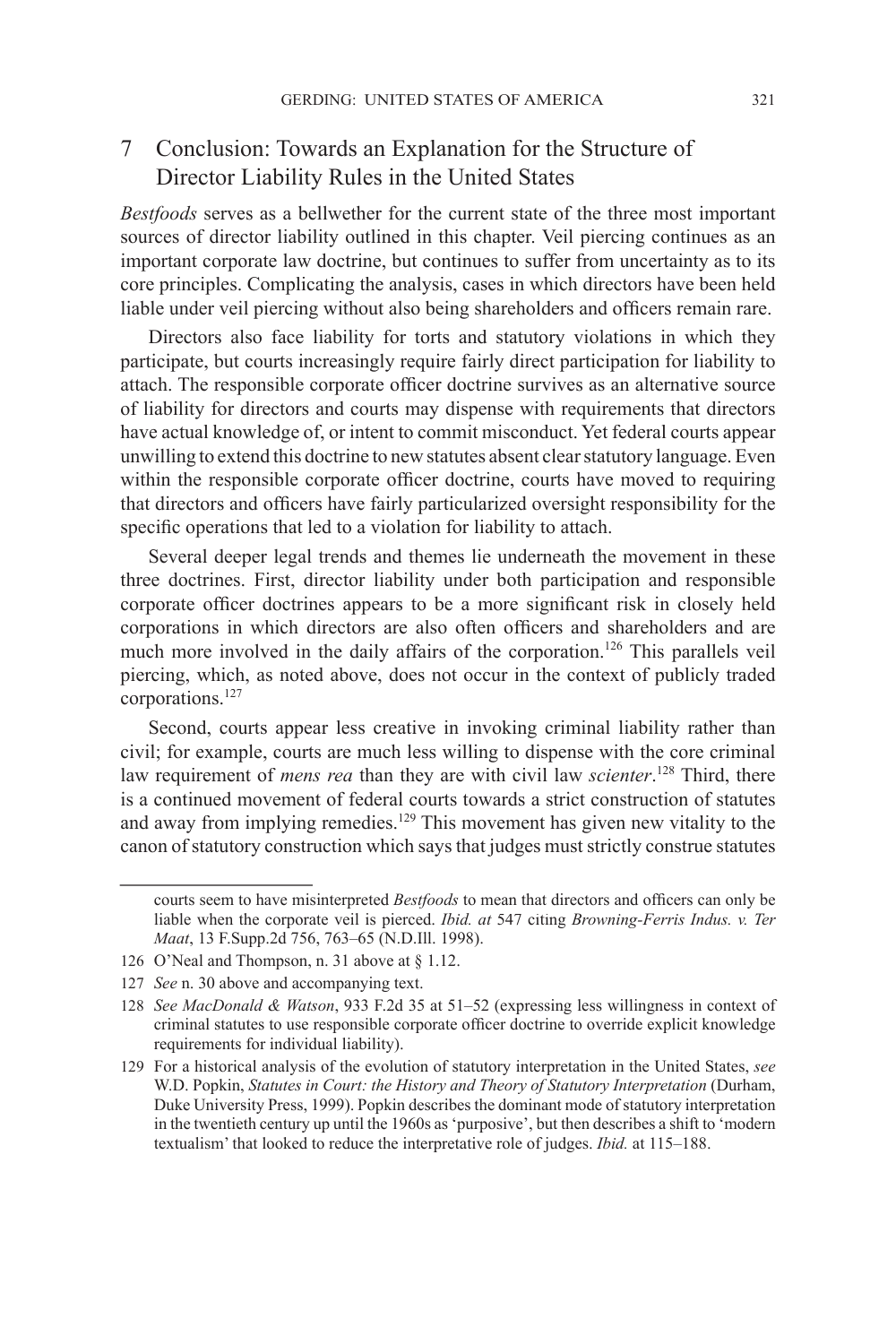that derogate from common law – which usually means pre-20th century common law.130 At the same time, the dominant view looks to limit mid-20th century case law interpreting statutes (itself a form of common law) where courts were more willing to see in statutes evidence of legislative intent to provide remedies where the common law was insufficient.

These judicial trends cannot deny that statutes in a few areas of law, most notably environmental law, have explicit and historically novel provisions to hold directors and officers liable for corporate misconduct. These trends have also not reversed earlier novel judicial interpretations finding individual liability under certain food and drug statutes.

But, what explains why these substantive areas of the law are more open to director liability? Perhaps statutes in these areas merely reflect the more progressive eras in which they were enacted or public demand for legal redress in the wake of corporate scandals. Alternatively, it might be that the harms addressed by these statutes are greater in magnitude and affect a greater number of people, and, therefore, greater deterrence of directors and officers is warranted. Indeed, courts have often remarked that the strict liability regime of the responsible corporate officer doctrine applies only to a narrow class of 'public welfare' statutes.<sup>131</sup>

But, directors and officers might also face more liability under environmental law than, say, employee benefits  $law<sup>132</sup>$  for the same efficiency reasons that scholars advocate differing standards for tort and contract creditors in veil piercing cases: the victims of environmental liability have far less ability to avoid and bargain out of losses and thus bear a clearer resemblance to tort creditors.

In any event, various legal doctrines together ensure that directors face far less liability for corporate misconduct than in other countries surveyed in this volume. Why is this? This may reflect the structure of US corporate law which not only gives directors great discretion in making decisions, but allows them to delegate more responsibility to officers and employees of the corporation. Directors of US corporations may thus be more removed from much of corporate decision-making and thus more insulated from liability for corporate misconduct than directors of corporations in other countries.

<sup>130</sup> For scholarship explaining and supporting this canon, *see,* e.g. J.R. Stoner Jr, 'The Idiom of Common Law in the Formation of Judicial Power' in *The Supreme Court and American Constitutionalism*, B.P. Wilson and K. Masugi (eds) (Lanham, MD, Rowman and Littlefield, 1998).

<sup>131</sup> E.g. *Celentano v. Rocque*, 282 Conn. 645, 671 (2007).

<sup>132</sup> Thompson, 'Unpacking Limited Liability: Direct and Vicarious Liability of Corporate Participants for Torts of the Enterprise' n. 31 above at 28–29 (noting that pension cases appear to require more direct participation by an individual for liability compared to CERCLA cases and speculating this is because collective labour bargaining means 'there would have been some theoretical chance to bargain for individual liability'). *See* also Dennis, n. 65 above at 1394–96 (citing numerous ERISA cases rejecting individual liability).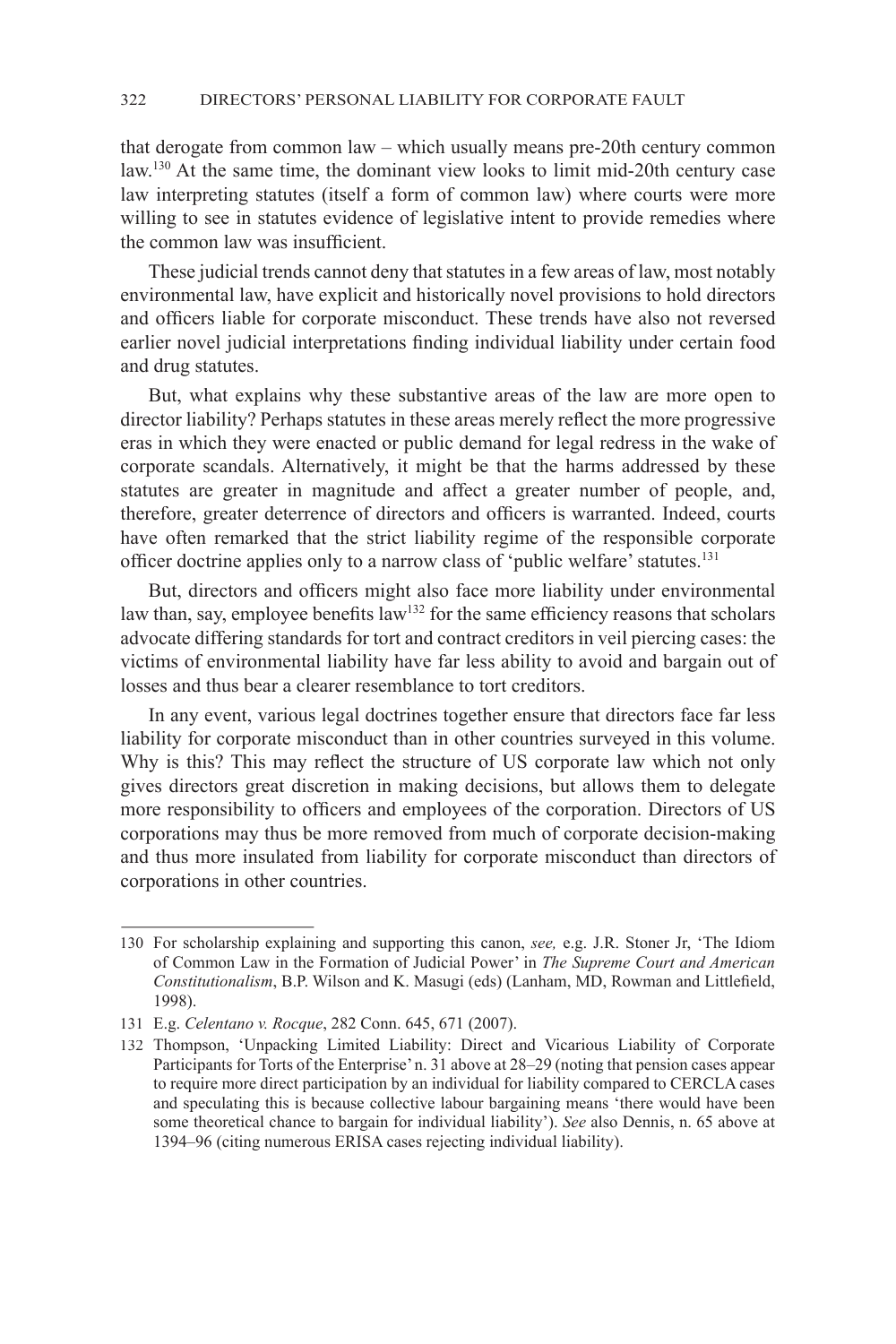Yet, that is a descriptive, not a normative statement, and does not answer the question of why US law gives directors greater insulation from decision-making and liability. It only raises the question – why should US law *not* expect directors to take a more active role in preventing at least the most serious forms of corporate misconduct?

The structure of the rules for holding directors liable creates a disincentive for directors to actively monitor and police corporate operations for potential legal misconduct. As noted above, many criminal and civil statutes require knowledge by a defendant of a legal violation for liability to attach to that individual.<sup>133</sup> Even under strict liability statutes, application of the responsible corporate officer doctrine to a director generally requires the director to have oversight responsibility for the particular operations of the business that violated the statute.<sup>134</sup> Directors may, therefore, be reluctant to monitor operations with a high risk of statutory violations for fear of being held liable for this misconduct by virtue of their knowledge or management. The extent to which these perverse incentives actually change director behaviour requires empirical study.<sup>135</sup>

On the other hand, holding directors liable for corporate misconduct would create an incentive for them to detect and reduce the level of corporate lawbreaking. Considered in isolation, this incentive would be clearly desirable. But, director liability also comes with costs. Part 7.1 sketches due process and normative arguments with respect to not holding directors liable. Part 7.2 considers economic  $explanations - both public choice and efficiency - for why directory are not held$ liable more often. Part 7.3 outlines the effects of director liability on risk-spreading and, conversely, the impact of corporate insurance and indemnification on rules imposing director liability. Part 7.4 analyzes the extent to which corporate and securities laws serve as a counterweight to the disincentive for directors to monitor created the by the rules described above in this chapter. Part 7.5 offers a concluding analysis.

#### 7.1. DUE PROCESS AND NORMATIVE ARGUMENTS

Concern for the constitutional due process of individuals clearly animates the legislative and judicial reluctance to hold directors and officers liable in the absent direct knowledge or participation in corporate misconduct. Strict liability and the responsible corporate officer doctrine are the exceptions not the norms. This due

<sup>133</sup> *See* n. 66–70 above and accompanying text.

<sup>134</sup> *See* n. 105 above and accompanying text.

<sup>135</sup> One potential way to measure these disincentives would be to compare corporate governance metrics (such as those created by investor activist groups) for companies in an industry with higher potential director liability due to statute (for example, hazardous waste disposal companies with CERCLA exposure) with a control group of companies.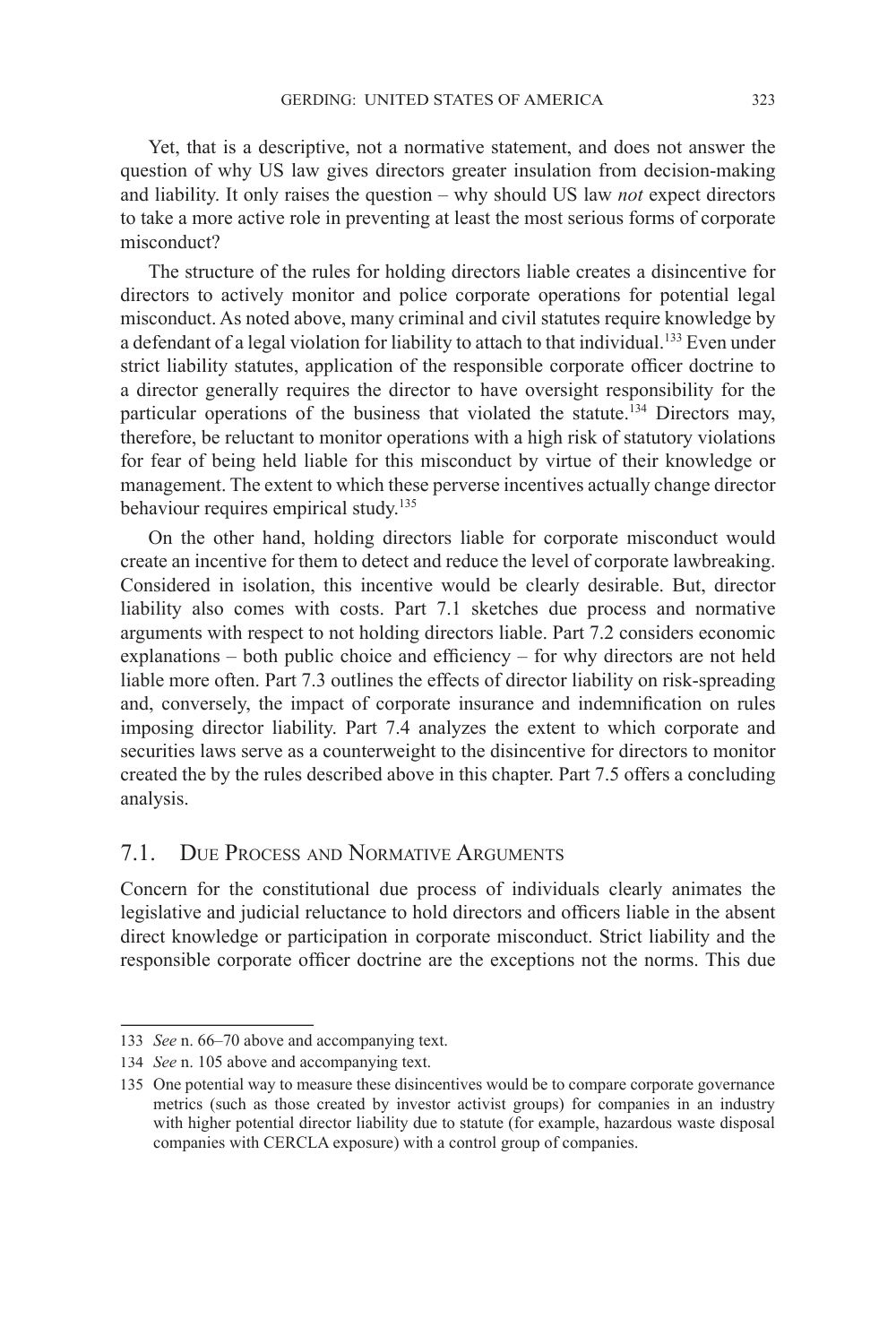process concern is particularly intense in criminal law cases, as deep norms embedded in criminal law require that criminal liability match individual culpability. 136

But, this does not necessarily end the analysis of why directors are not held liable. One could imagine a set of rules that would hold directors liable even absent direct participation or knowledge and that would nonetheless accord with norms of culpability, *if* the background expectation of corporate law was that directors should be actively involved in corporate decision-making and monitoring of misconduct.

#### 7.2 ECONOMIC ARGUMENTS: RENT-SEEKING, DETERRENCE, DELEGATION AND THE MARKET FOR DIRECTORS

The question then becomes, why does US corporate law not expect this level of engagement from directors? One economic explanation rooted in public choice theory is that directors and other corporate managers have engaged in rentseeking behaviour to take advantage of legal rules to insulate themselves. Under this explanation, directors and corporate management in general have chosen to incorporate (or move the state of incorporation) in states whose laws provide them with maximum flexibility in decision-making and delegation. This not only insulates directors and officers from liability to shareholders, but has the collateral benefit of reducing their responsibility for corporate misconduct affecting third parties or the public. This explanation represents a version of the 'race to the bottom' theory of the competition among states for incorporations.137 Moreover, directors and management can use the resources of the corporation available to them to influence the development of the law, including through corporate campaign contributions.

In an altogether different intellectual vein, one could take seriously the idea that economic efficiency shapes not only corporate law, but the rules for director liability outlined above. Applying economic logic, the law should hold directors (and officers) liable for corporate misconduct only when liability actually deters that misconduct. But, holding directors liable may lead to over-deterrence if directors cannot efficiently bear risk.<sup>138</sup> Moreover, if directors have little direct control over the operations of a corporation that cause social loss, then it would be severely inefficient to hold them liable for those losses.

Again, this begs the question of whether the hierarchy of corporate decisionmaking in which directors are not intimately involved in operations should be taken as immutable. If directors were held liable, they would likely become much more involved in corporate decision-making to detect and thwart misconduct in order to mitigate their legal exposure as individuals. This would undoubtedly reduce the incidence and magnitude of corporate misconduct.

<sup>136</sup> Strader, n. 54 above at § 2.07(b).

<sup>137</sup> *See* n. 23 above and accompanying text.

<sup>138</sup> Thompson, 'Unpacking Limited Liability: Direct and Vicarious Liability of Corporate Participants for Torts of the Enterprise' n. 31 above at 27.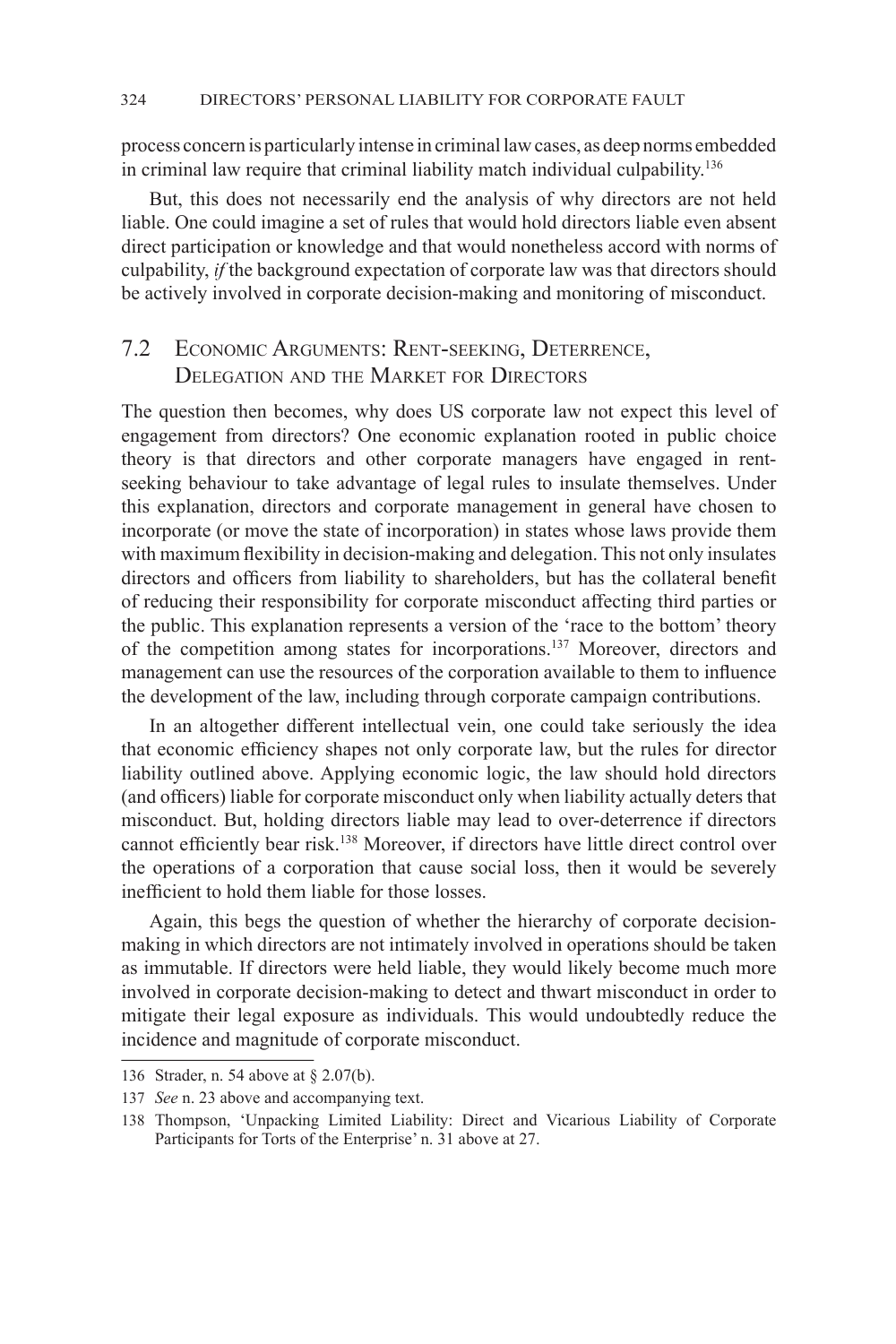It would also come with several costs. First, directors may become much more risk averse in their decisions. The extent of this risk aversion and whether it would lead to suboptimal decision-making or merely remedy a moral hazard of directors remains an open question and warrants further empirical study. Second and similarly, increased liability might encourage directors to micromanage their subordinates, thereby erasing the efficiency gains of delegation within the firm. The extent to which this would happen and the net social loss that would occur if it did, again, require empirical research in order to move beyond theoretical speculation.

Third, increased liability might simply drive individuals out of the market for directors. Even worse, it might create a 'lemons' problem by driving more risk averse, cautious and law-abiding persons out of the market for directors and leaving the pool for directorships full of more aggressive and less scrupulous individuals.

These theoretical costs of increasing director liability for corporate torts and statutory violations mirror the arguments made against increasing director liability to shareholders under either fiduciary duties of corporate law or securities law. Nevertheless, even scholarly arguments on the effects of increased director liability on the market for directors often represent theoretical assertions or are based largely on anecdote; sound empirical validation of these assertions remains a work in progress.<sup>139</sup> But, as with any empirical research in corporate and financial law, untangling the skein of causal links proves extremely difficult.

#### 7.3 RISK-SPREADING, INSURANCE AND INDEMNIFICATION

The effects of liability on director incentives – including the deterrence value of liability rules – are blunted to the extent directors are indemnified or insured for that liability. Most state corporation statutes allow corporations to indemnify directors for civil and criminal liability. For lawsuits, other than those involving liability to the corporation and shareholders, the corporation typically may pay not only a director's expenses (such as attorneys' fees), but judgments, fines and settlement amounts as well. Statutory conditions for indemnification in these cases are often not particularly onerous. For example, Delaware law allows corporations to indemnify a director so long as he or she:

<sup>139</sup> For a sample of arguments in the literature of the effects of increased liability on the market for directors, *see* A. Hamdani and R. Kraakman, 'Rewarding Outside Directors' (2007) 105 *Michigan Law Review*, 1677, 1690; B. Black, 'Outside Director Liability' (2006) 58 *Stanford Law Review* 1055, 1058 (2006) citing R. Romano, 'What Went Wrong with Directors' and Officers' Liability Insurance?' (1989) 14 *Delaware Journal of Corporate Law*, 1, 1-2.

Several studies have attempted to measure the effects of liability on the market through surveys; e.g. J. Sarra, 'Corporate Governance in Global Capital Markets: Canadian and International Developments' (2002) 76 *Tulane Law Review* 1691, 1700 (2002) (critiquing one such survey). Survey research presents obvious biases.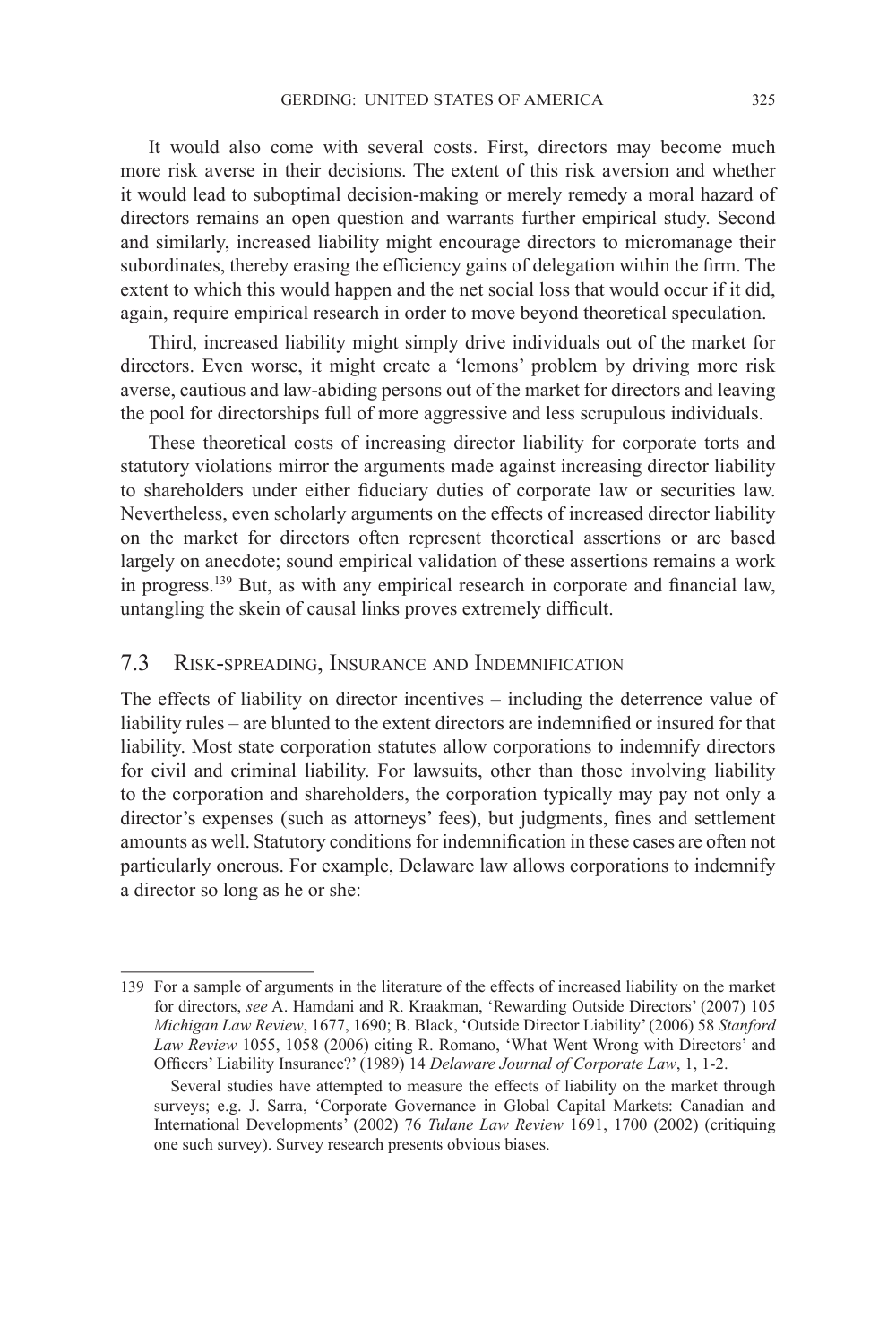acted in good faith and in a manner [the director] reasonably believed to be in or not opposed to the best interests of the corporation, and, with respect to any criminal action or proceeding, had no reasonable cause to believe the [director's] conduct was unlawful.<sup>140</sup>

Moreover, corporations may purchase insurance for directors to cover those liabilities that corporations may be statutorily prohibited from indemnifying.<sup>141</sup> Of course, corporate insolvency can limit the value of indemnification and directors and officers' insurance policies have coverage limitations that may leave directors exposed for breaches of certain laws or for intentional misconduct; many insurance companies explicitly carve out CERCLA liability from coverage under director and officer policies.<sup>142</sup>

The presence or absence of indemnification and insurance complicates that analysis of another economic objective, risk-spreading. Risk-spreading reflects the objective of allocating losses to a party that can most bear the losses most efficiently. In other words, losses should be allocated to the best 'insurer'. Often the party that can best bear losses is the one that can pass losses on to a wide number of other persons.143 Scholars have argued that risk-spreading argues against holding directors and officers liable, as individuals are less able to diversify away this liability.<sup>144</sup> This conclusion would change though if directors benefited from indemnification or insurance, which would allow risks to be spread to the corporation and insurance providers.

On the other hand, risk-spreading *via* indemnification and insurance creates the potential for moral hazard and compromises the deterrence value of director liability. Indemnification and insurance also pose agency costs as directors seek to pass to shareholders losses for misconduct. Moreover, risk-spreading obtained through director liability with indemnification and insurance raises the question of whether the same result could be achieved more directly by holding the corporation liable and dispensing with director liability altogether.

<sup>140 8</sup> Del. C. § 145(a). Compare this to §145(b) which allows a corporation to indemnify directors for actions 'by or in the right of the corporation' but excludes indemnification if the director is adjudged liable.

<sup>141</sup> E.g. 8 Del. C.  $\S$  145(g). Many statutes, including CERCLA, allow corporations to indemnify individuals. *See* e.g. *U.S. v. Lowe*, 29 F.3d 1005 (5th Cir. 1994).

<sup>142</sup> W.S. Biel, 'Comment: Whistling Past the Waste Site: Directors' and Officers' Personal Liability for Environmental Decisions and the Role of Liability Insurance Coverage' (1991) 140 *University of Pennsylvania Law Review*, 241.

<sup>143</sup> Thompson, 'Unpacking Limited Liability: Direct and Vicarious Liability of Corporate Participants for Torts of the Enterprise' n. 31 above at 3.

<sup>144</sup> *Ibid.* at 3–4.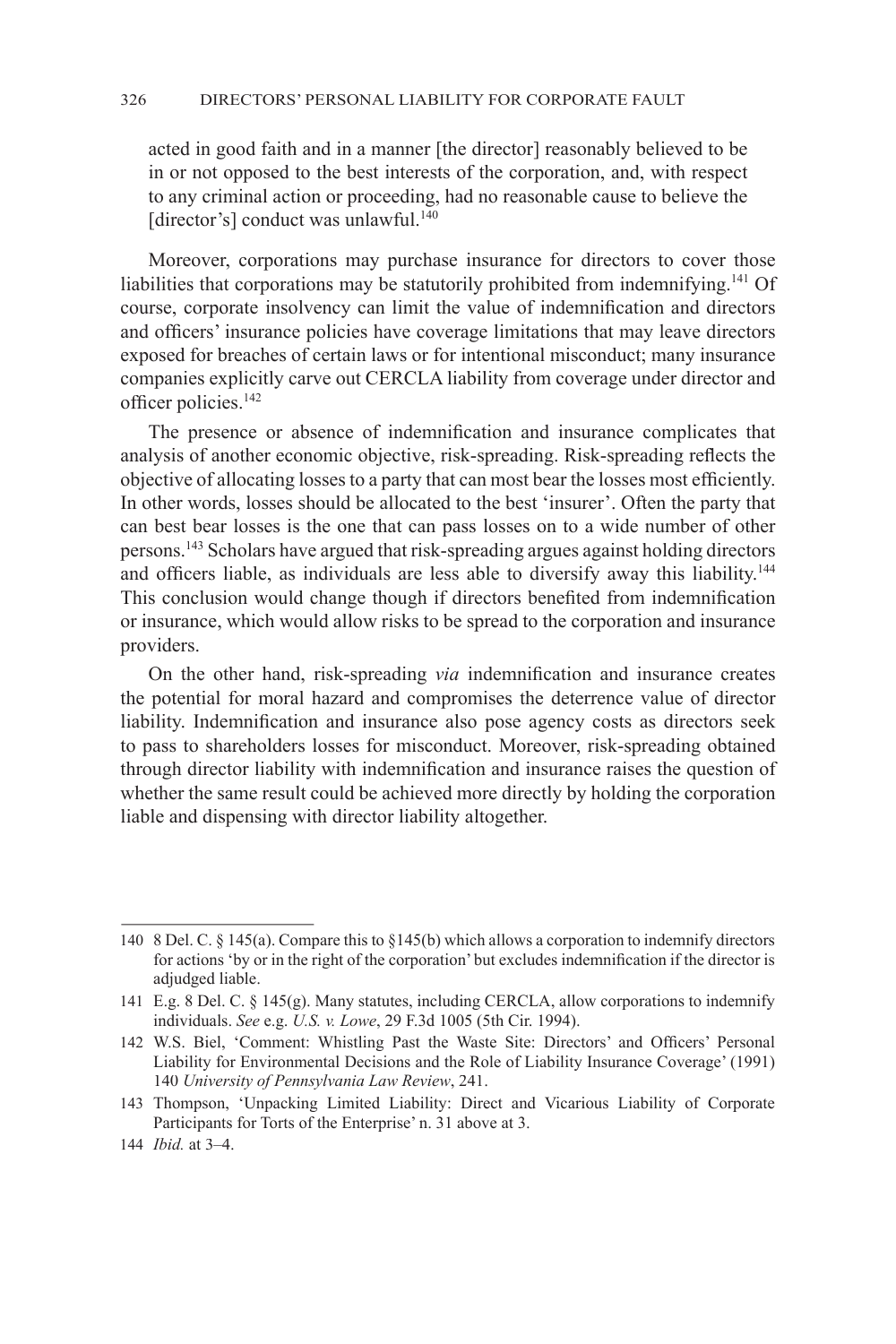#### 7.4 CORPORATE AND SECURITIES LAW COUNTERWEIGHTS TO THE DISINCENTIVES TO DIRECTOR MONITORING.

To the extent that the director liability rules outlined in this chapter do create a disincentive for directors to closely supervise businesses and correct illegal acts, US corporate law presents only a mild corrective. Historically, the fiduciary duty of care has imposed a general obligation on directors to attend meetings, become familiar with the nature of the corporation's business and monitor its operations.<sup>145</sup> But, liability for duty of care obligations is blunted by deference directors are given under the business judgment rule.<sup>146</sup>

However, over a decade ago, the Delaware Court of Chancery (arguably the most influential state court for corporate law) increased the duties of directors to monitor corporate operations for potential illegal conduct in the *In re Caremark International Inc. Derivative Litigation* case.<sup>147</sup> *Caremark* articulated two obligations of boards of Delaware corporations. First, boards must monitor the corporation to ensure that it is complying with the law. This obligation includes responsibility for designing management and information systems that ensure that employees detect and report non-compliance with the law to superiors and that information on non-compliance percolates up to the board.148 Second, the Board must sift through the information

 Clark then elaborates that these exceptions consist of acts by the directors that constitute fraud, illegality and conflict of interest or, according to some courts and scholars and in limited circumstances, gross negligence. *Ibid.* at 124.

 At the same time, the opinion indicated that courts would be deferential as to the design of information systems, particularly as to the extent of information that would be reported up the ladder to the board.

 Obviously the level of detail that is appropriate for such an information system is a question of business judgment. And obviously too, no rationally designed information and reporting system will remove the possibility that the corporation will violate laws or regulations, or that senior officers or directors may nevertheless sometimes be misled or otherwise fail reasonably

<sup>145</sup> *See,* e.g. *Francis v. United Jersey Bank*, 87 NJ 15 (1981).

<sup>146</sup> Professor Clark explains the deference courts give to business decisions of directors and officers in the face of lawsuits alleging duty of care violations thus, the business judgment of the directors will not be challenged or overturned by courts or shareholders, and the directors will not be held liable for the consequences of their exercise of business judgment – even for judgments that appear to have been clear mistakes – unless certain exceptions apply. Clark, n. 42 above at 123.

<sup>147 698</sup> A.2d 959 (Del. Ch.1996). For a comprehensive analysis of *Caremark* and its progeny, *see* H.A. Sale, 'Monitoring Caremark's Good Faith' (2007) 32 *Delaware Journal of Corporate Law*,719.

<sup>148</sup> The Chancery Court opinion set the standard for when a board breached its duty to monitor. The opinion found that a board of directors could not, satisfy their obligation to be reasonably informed concerning the corporation, without assuring themselves that information and reporting systems exist in the organization that are reasonably designed to provide to senior management and to the board itself timely, accurate information sufficient to allow management and the board, each within its scope, to reach informed judgments concerning both the corporation's compliance with law and its business performance. *Caremark*, 698 A.2d *at* 970.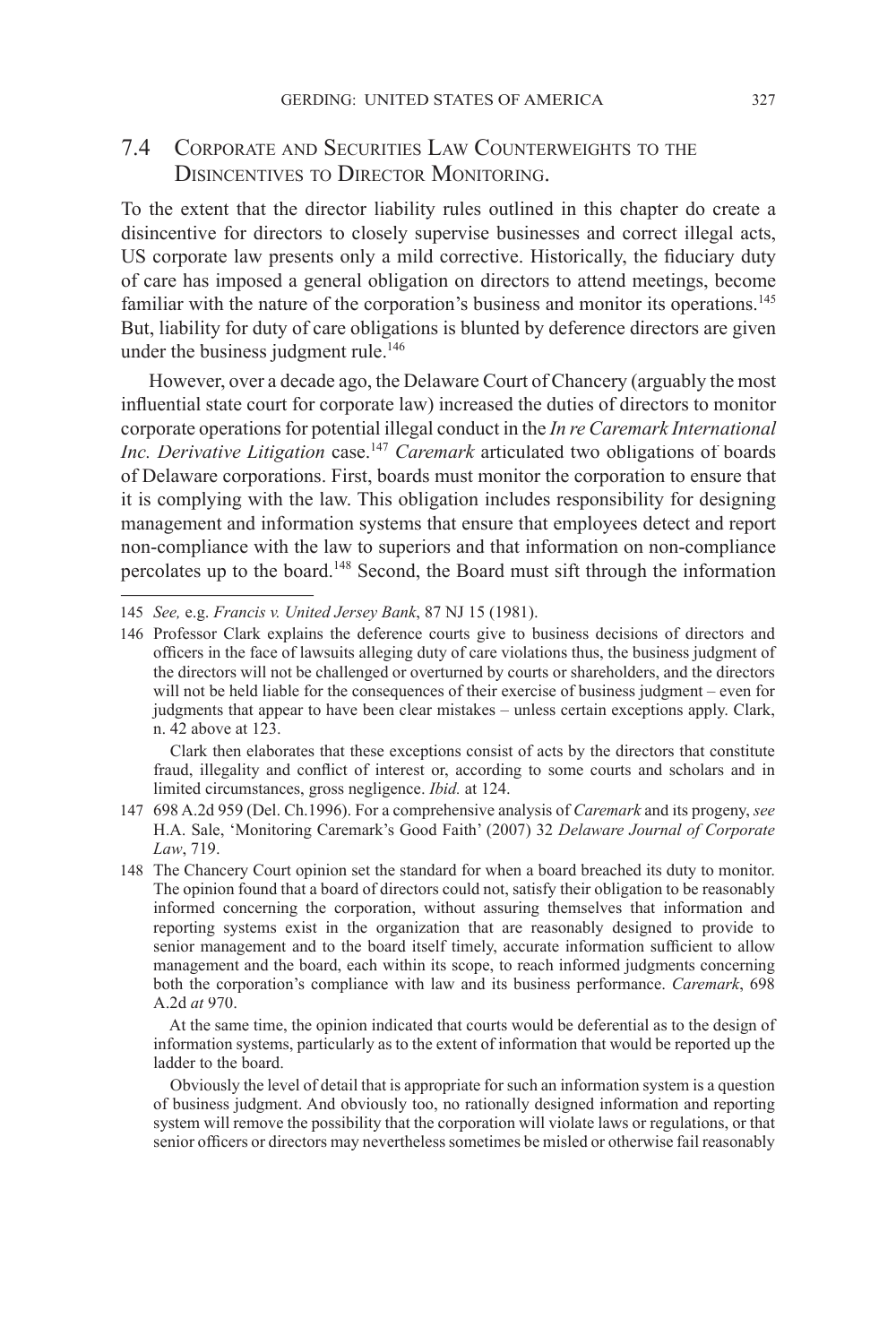it receives and make further investigation if the information suggests problems<sup>149</sup> – what a later case labelled 'red flags' –  $150$  or otherwise face possible liability to shareholders for losses from the corporation's non-compliance with laws.<sup>151</sup> In this later case, *Stone v. Ritter*, the Delaware Supreme Court (a higher court than the Chancery Court) not only affirmed *Caremark*, it framed the *Caremark* duties as good faith obligations that implicated the duty of loyalty to shareholders. This marks a critical turn, as courts defer much less to decisions to directors involving the duty of loyalty compared to decisions challenged under the duty of care.<sup>152</sup>

However, the effect of the *Caremark* decision on director liability for corporate violations of the law is tempered in a number of respects. First, Delaware courts have indicated that they will defer to the business judgment of directors and management in how compliance systems are designed and how much information is channelled to directors.<sup>153</sup> The tension between this business judgment deference and the language of *Stone* invoking 'good faith' and the duty of loyalty remains to be resolved in future cases. In any event, the requirement of compliance systems does not mean that the board must have detailed knowledge of all aspects of a corporation's operations.154 Moreover, *Caremark* duties run to shareholders and do not create director liability to the government or third parties. Together, these limitations strongly suggest that a board could satisfy its *Caremark* duties without becoming actively involved enough in corporate operations to trigger liability to the government or third parties under veil piercing, direct participation or responsible corporate officer theories.

Nevertheless, federal securities laws serve as a backstop to corporate law duties; securities law increases the incentives and abilities of directors of public corporations to monitor the activities and potential legal violations of their corporations in two ways. First, securities law creates demand by directors for information about potential corporate misconduct; directors of public companies have a great incentive to monitor corporate operations due to federal securities laws that impose liability on directors for the accuracy of a company's disclosure.155 In addition to general

to detect acts material to the corporation's compliance with the law. But it is important that the board exercise a good faith judgment that the corporation's information and reporting system is in concept and design adequate to assure the board that appropriate information will come to its attention in a timely manner as a matter of ordinary operations, so that it may satisfy its responsibility. *Ibid.*

<sup>149</sup> *Ibid. See* Sale, n. 146 above at 752–53.

<sup>150</sup> *Stone v. Ritter*, 911 A.2d 362 *at* 364 (Del. 2006).

<sup>151</sup> *Caremark*, 698 A.2d *at* 370.

<sup>152</sup> *Stone*, 911 A.2d *at* 370; Sale, n. 146 above at 730.

<sup>153</sup> *See* n. 147 above.

<sup>154</sup> Sale, n. 146 above at 732 *citing Stone*, 911 A.2d *at* 368.

<sup>155</sup> Of particular note, s. 11 of the Securities Act of 1933 imposes liability on directors for any material inaccuracies in a corporation's registration statement filed with the Securities and Exchange Commission and disclosed to investors. 15 USC  $\S 77k(a)(2-3)$  (2008).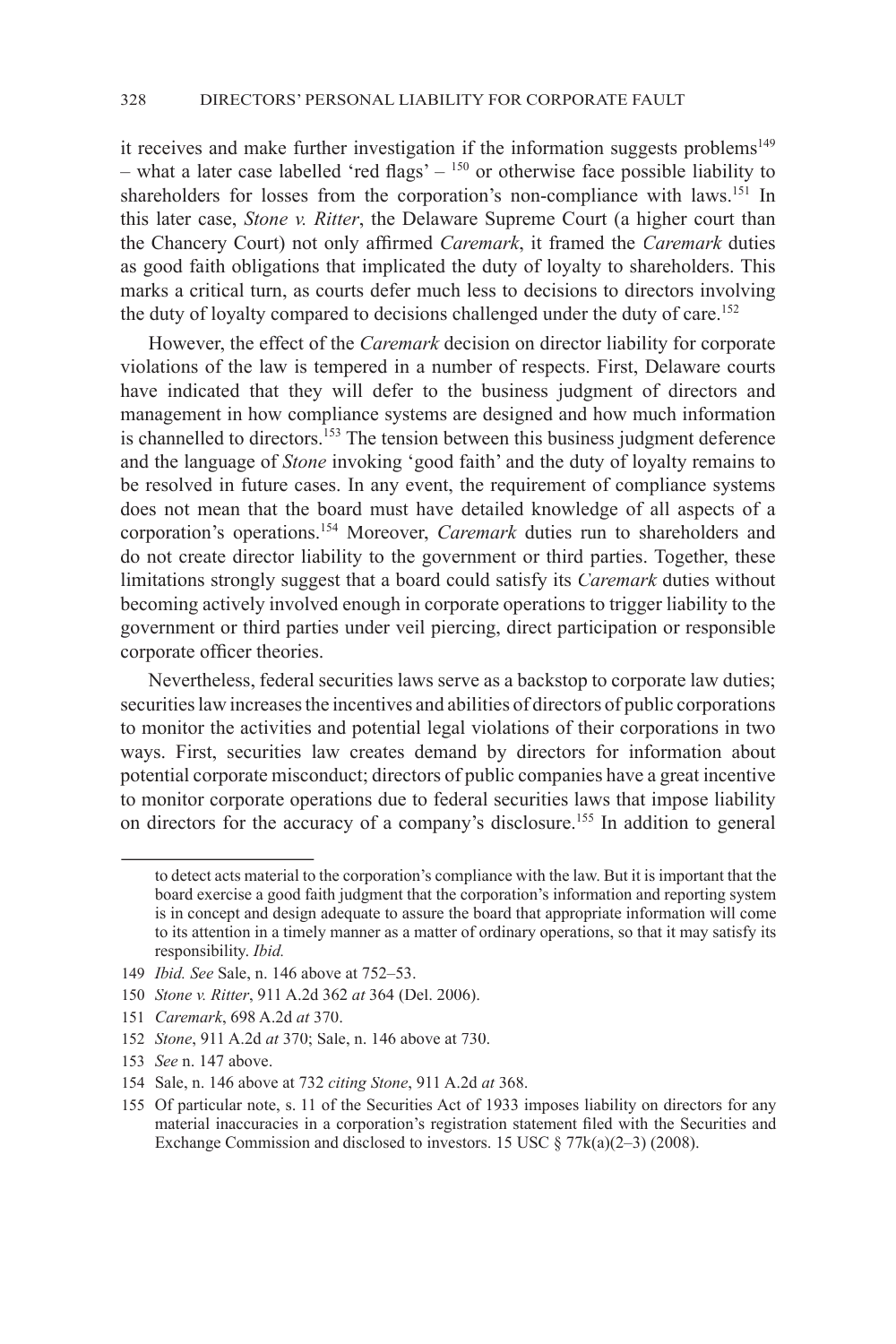antifraud rules, federal securities regulations require intensive disclosure about, among other things, a public company's operations and legal risks.<sup>156</sup> Therefore, in order to avail them of the due diligence defence to various forms of disclosure liability, directors must then reasonably inform themselves of potential misconduct and legal violations by the corporation.<sup>157</sup>

Second, recent securities laws have addressed the supply of information to directors regarding corporate misconduct. The 2002 Sarbanes Oxley Act represented a significant entry of federal law into corporate governance, historically the province of state law.158 The Act and SEC regulations promulgated under the Act addressed the supply of information to boards regarding corporate misconduct in several ways. Most notably, the Act and subsequent regulations mandated that public companies assess and certify the adequacy of their internal disclosure and control systems. Under section 302 of the Act, executive officers of publicly registered corporations are required to certify the adequacy of internal financial reporting systems, $159$ and similarly, under section 404, management and auditors of those corporations are required to issue a report on the adequacy of internal control over financial reporting.160

Section 404 has proven the most controversial provision in the Act, as many companies have complained about the expense of investigating and redesigning internal control systems without regard to the potential magnitude of fraud that must be interdicted.<sup>161</sup> Beyond internal controls, the Sarbanes Oxley Act and regulations also include a set of reporting standards and whistleblower protections designed to encourage employees and agents of a public corporation (including lawyers) to report fraud 'up the ladder' in the corporation and ultimately to the board of directors<sup>162</sup>

<sup>156</sup> For example, public companies must disclose to investors pending legal proceedings. *See* 17 CFR § 229.103 (2007).

<sup>157</sup> For example, s. 11 offers directors a defence to liability if, after performing due diligence, they reasonably believed that the registration statement was materially accurate. 15 USC  $§ 77k(b).$ 

<sup>158</sup> For an exploration of the linkages between federal securities laws and state corporate law duties before Sarbanes Oxley, including how securities law incorporated fiduciary duty concepts, *see* D.C. Langevoort, 'The Human Nature of Corporate Boards: Law, Norms, and the Unintended Consequences of Independence and Accountability' (2001) 89 *Georgetown Law Journal,* 797. For scholarly debate on the 'federalization' of corporate governance via the Sarbanes Oxley Act, *see* sources at n. 1 above.

<sup>159 15</sup> USC  $\S$  7241(a)(4)–(6) (2008) (requiring that the SEC pass regulations requiring certifications from executives on internal controls).

<sup>160 15</sup> USC § 7262 (2008) (requiring that the SEC pass regulations specifying information in the required, the reports). *See* also 17 CFR §§ 210, 228, 229, 240, 249, 270, 274 (2007) (SEC rules responding to statutory mandate under ss 302 and 404).

<sup>161 &#</sup>x27;Sarbanes Oxley: Five Years Under the Thumb' (26 July 2007) *Economist*.

<sup>162</sup> E.g. 17 CFR § 205 (2007) (setting standards for conduct for attorneys appearing before the SEC).